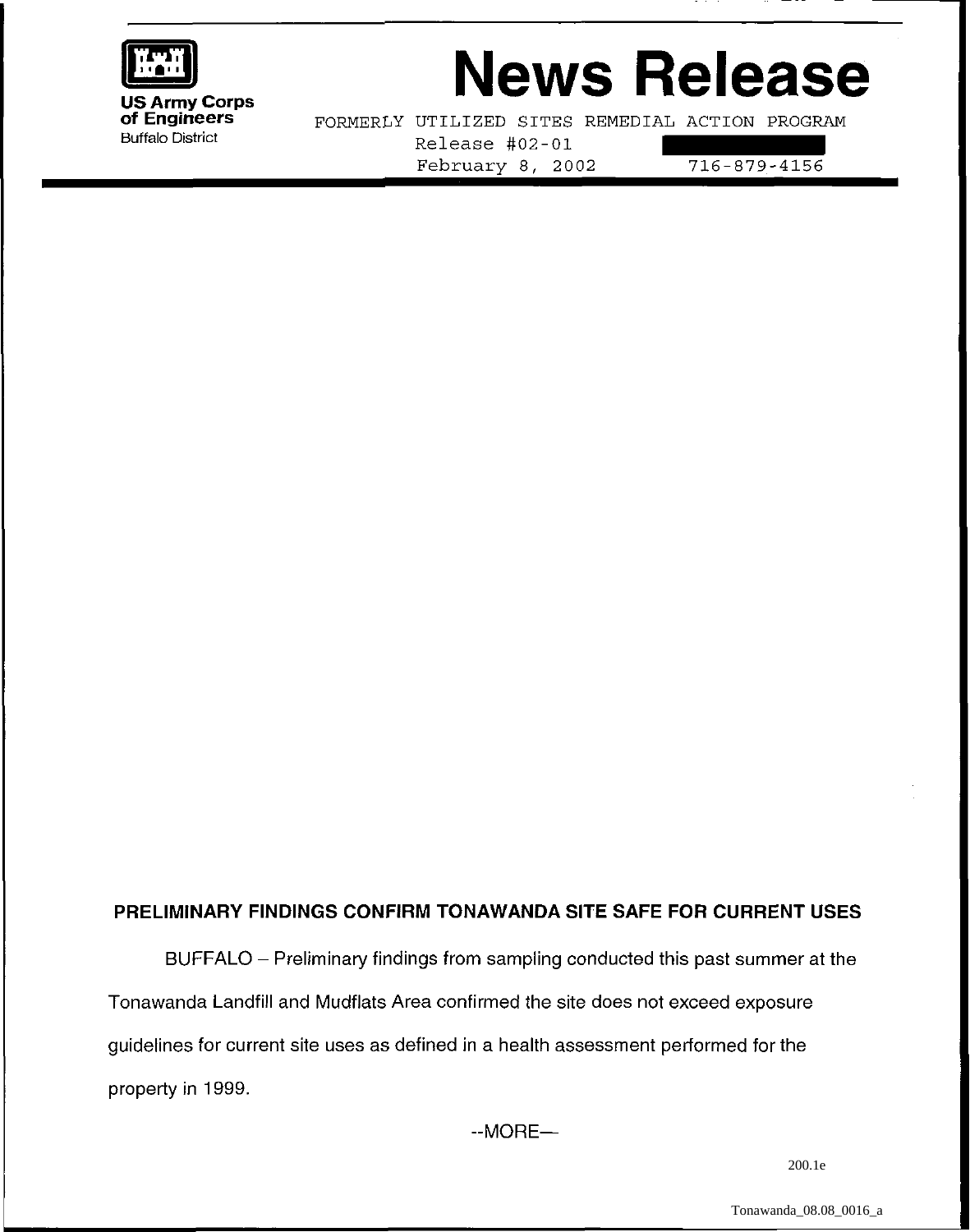The U.S. Army Corps of Engineers (USACE), Buffalo District, is investigating this area as a vicinity property of the Linde Formerly Utilized Sites Remedial Action Program (FUSRAP) Site. FUSRAP is a federal program that identifies and restores sites contaminated with low level radioactive materials resulting from the early years of the nation's atomic energy program. The Corps was assigned FUSRAP in 1997.

USACE collected soil and groundwater samples from the Tonawanda Landfill and Mudflats Area between July and September 2001. The sampling effort resulted in approximately 200 sampling locations, with almost 500 soil samples analyzed.

"We contracted out to three private labs that were completely inundated with all of our samples," said **the end result is that we can**, Project Manager. "But the end result is that we can confidently say to the community 'this site is safe for its current uses'." and added that the health assessment took into account recreational user scenarios. "Even though the site is located on a sanitary landfill and private property owned by the Town of Tonawanda, we have seen evidence of dirt bikes and people walking dogs, so we know the community is using the site," she said. "And the preliminary results confirm the site falls within acceptable U.S. Environmental Protection Agency (USEPA) guidelines for this use."

estimates the complete sampling report and results will be available for public viewing in March. "We will also hold a public information session to present the results and discuss the next step in the Comprehensive Environmental Response, Compensation and Liability Act (CERCLA)," she said, citing the law USACE is required to follow when investigating FUSRAP sites. Ultimately, said, CERCLA calls for a site to be protective of human health and the environment and comply with current regulations.

 $-MORE-$ 

-2-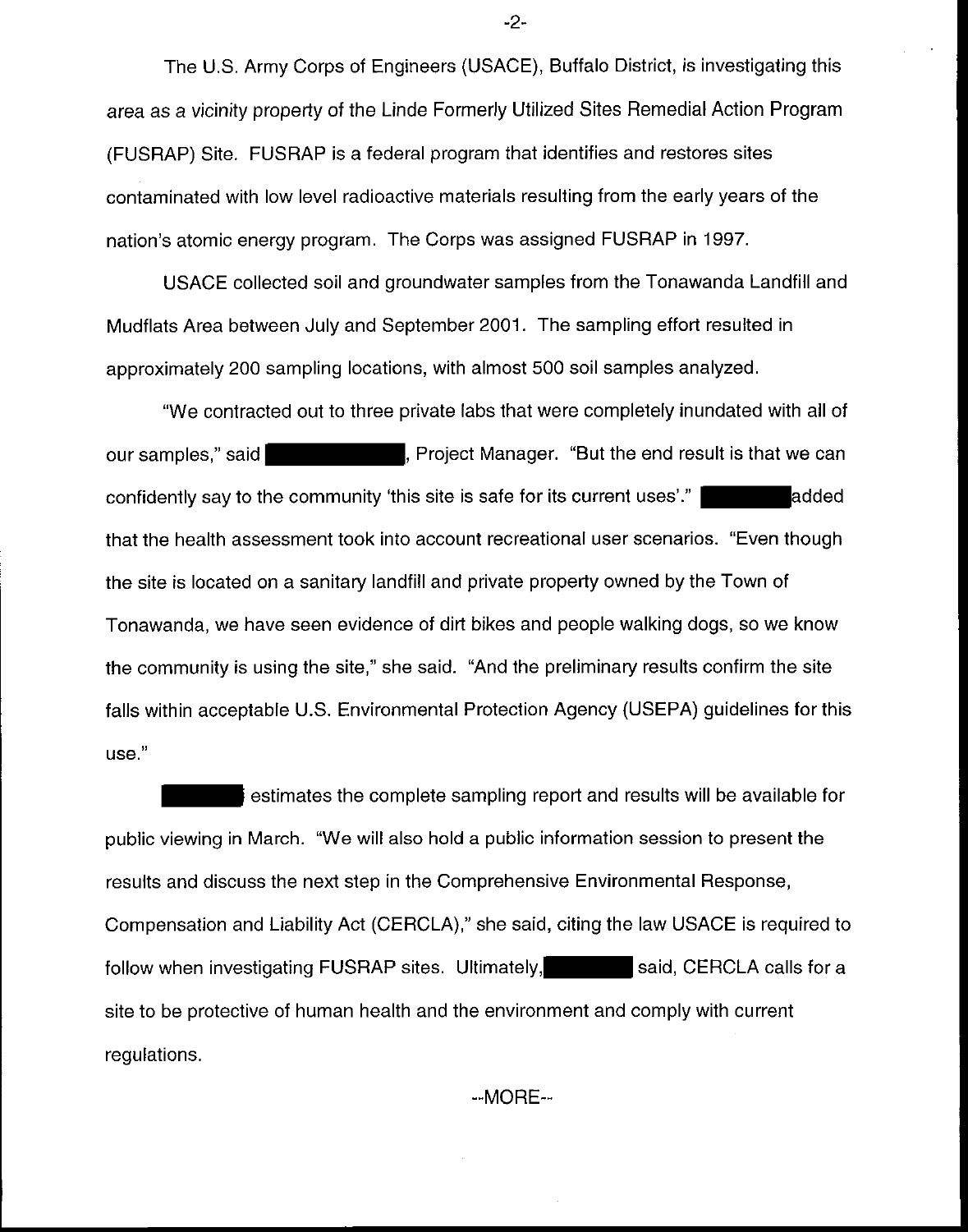A Radiological Human Health Assessment was completed in 1999 on the Tonawanda Landfill and Mudflats Area to evaluate potential risks associated with the contamination for different users over a thousand-year period under current and potential future land uses. Under current land use, the assessment determined that potential risks associated with the contamination are within acceptable USEPA risk limits.

Interested citizens are encouraged to call USACE Buffalo District toll-free at 1-800-833-6390 or e-mail at fusrap@usace .army. mil for more information. FUSRAP also has a website at www. lrb. usace. army. mil/fusrap.

###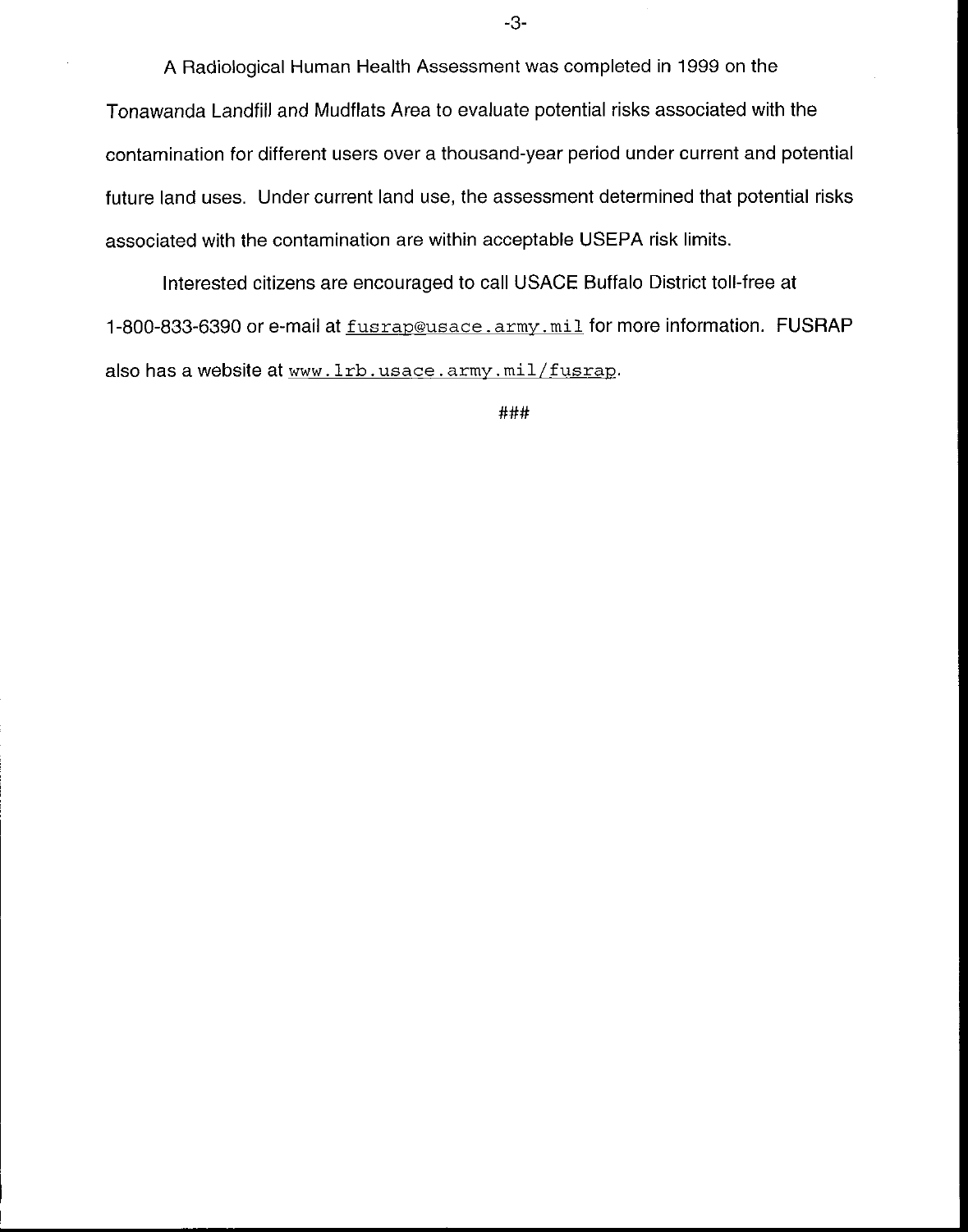

**DEPARTMENT OF THE ARMY BUFFALO DISTRICT. U.S. ARMY CORPS OF ENGINEERS**  1776 **NIAGARA STREET BUFFALO. NEWYORK** 14207-3199

Public Affairs Office

| <b>FACSIMILE TRANSMITTAL HEADER SHEET</b> |                   |                                         |                                         |             |                  |                                   |             |                  |                             |  |  |  |
|-------------------------------------------|-------------------|-----------------------------------------|-----------------------------------------|-------------|------------------|-----------------------------------|-------------|------------------|-----------------------------|--|--|--|
| COMMAND/<br><b>OFFICE</b>                 |                   | NAME/<br><b>OFFICE</b><br><b>SYMBOL</b> |                                         |             |                  | OFFICE TELEPHONE<br><b>NUMBER</b> |             |                  | <b>FAX NUMBER</b>           |  |  |  |
| <b>FROM:</b>                              | ), CT             |                                         | <b>CELRB-PA</b>                         |             | $(716)$ 879-4156 |                                   |             | $(716)$ 879-4434 |                             |  |  |  |
| TO:<br>Senator Schumer's<br>Office        |                   |                                         |                                         |             |                  | $(202)$ 224-6542                  |             | $(202)$ 228-3027 |                             |  |  |  |
| <b>CLASSIFICATION</b>                     | <b>PRECEDENCE</b> |                                         | NO. PAGES<br>(including this<br>header) | DATE - TIME |                  | <b>MONTH</b>                      | <b>YEAR</b> |                  | <b>RELEASER'S SIGNATURE</b> |  |  |  |

**REMARKS** 

 $\ddot{\phantom{a}}$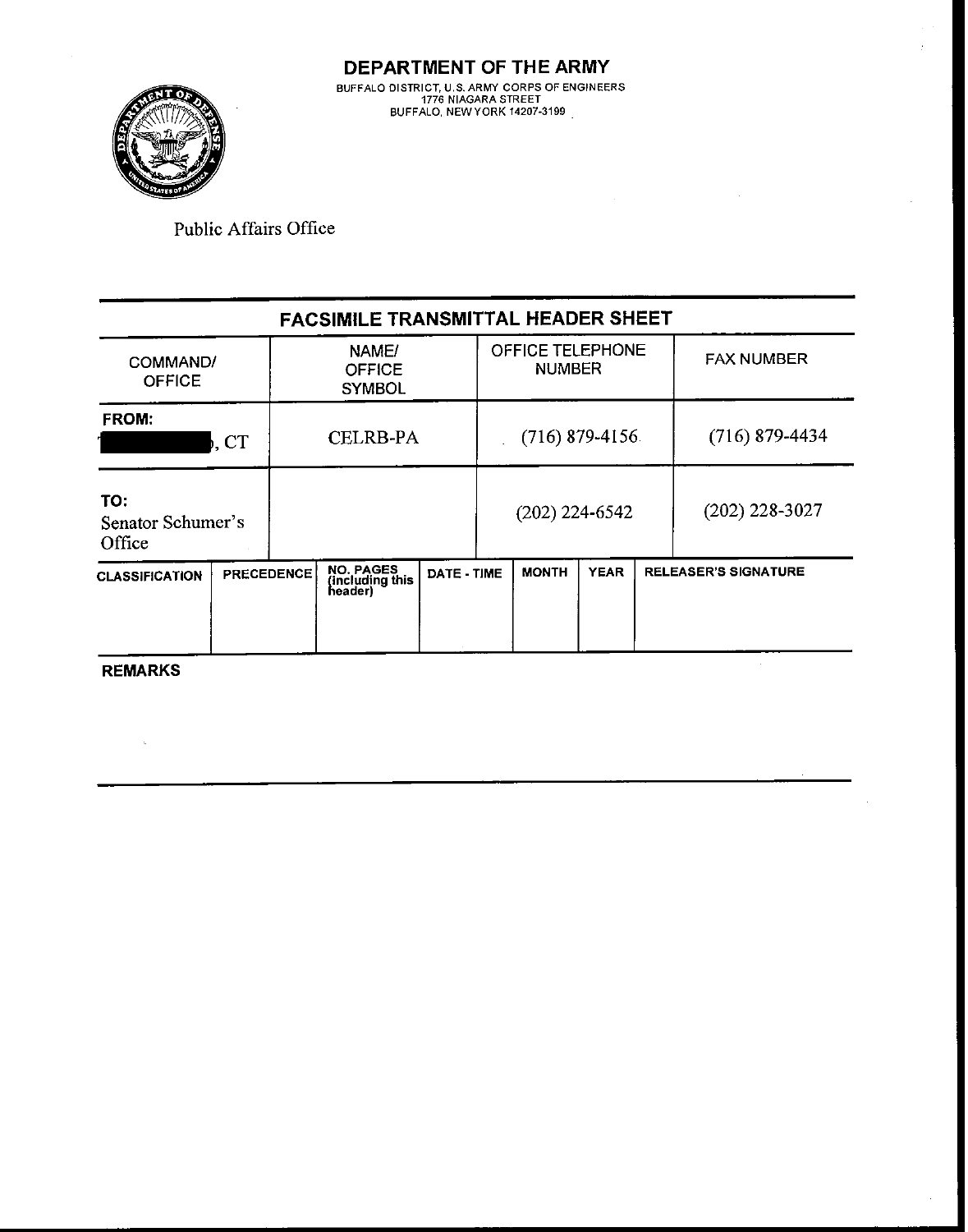

**DEPARTMENT OF THE ARMY BUFFALO DISTRICT, U.S.ARMY CORPS OF ENGINEERS 1776 NIAGARA STREET BUFFALO, NEWYORK 14207-3199** 

Public Affairs Office

|                                    |  |                                         | <b>FACSIMILE TRANSMITTAL HEADER SHEET</b>      |             |  |                                   |             |                             |
|------------------------------------|--|-----------------------------------------|------------------------------------------------|-------------|--|-----------------------------------|-------------|-----------------------------|
| COMMAND/<br><b>OFFICE</b>          |  | NAME/<br><b>OFFICE</b><br><b>SYMBOL</b> |                                                |             |  | OFFICE TELEPHONE<br><b>NUMBER</b> |             | <b>FAX NUMBER</b>           |
| <b>FROM:</b><br><b>CT</b>          |  |                                         | <b>CELRB-PA</b>                                |             |  | $(716)$ 879-4156                  |             | $(716)$ 879-4434            |
| TO:<br>Senator Schumer's<br>Office |  |                                         |                                                |             |  | $(716) 846 - 4111$                |             | $(716) 846 - 4113$          |
| <b>CLASSIFICATION</b>              |  | <b>PRECEDENCE</b>                       | <b>NO. PAGES</b><br>(including this<br>header) | DATE - TIME |  | <b>MONTH</b>                      | <b>YEAR</b> | <b>RELEASER'S SIGNATURE</b> |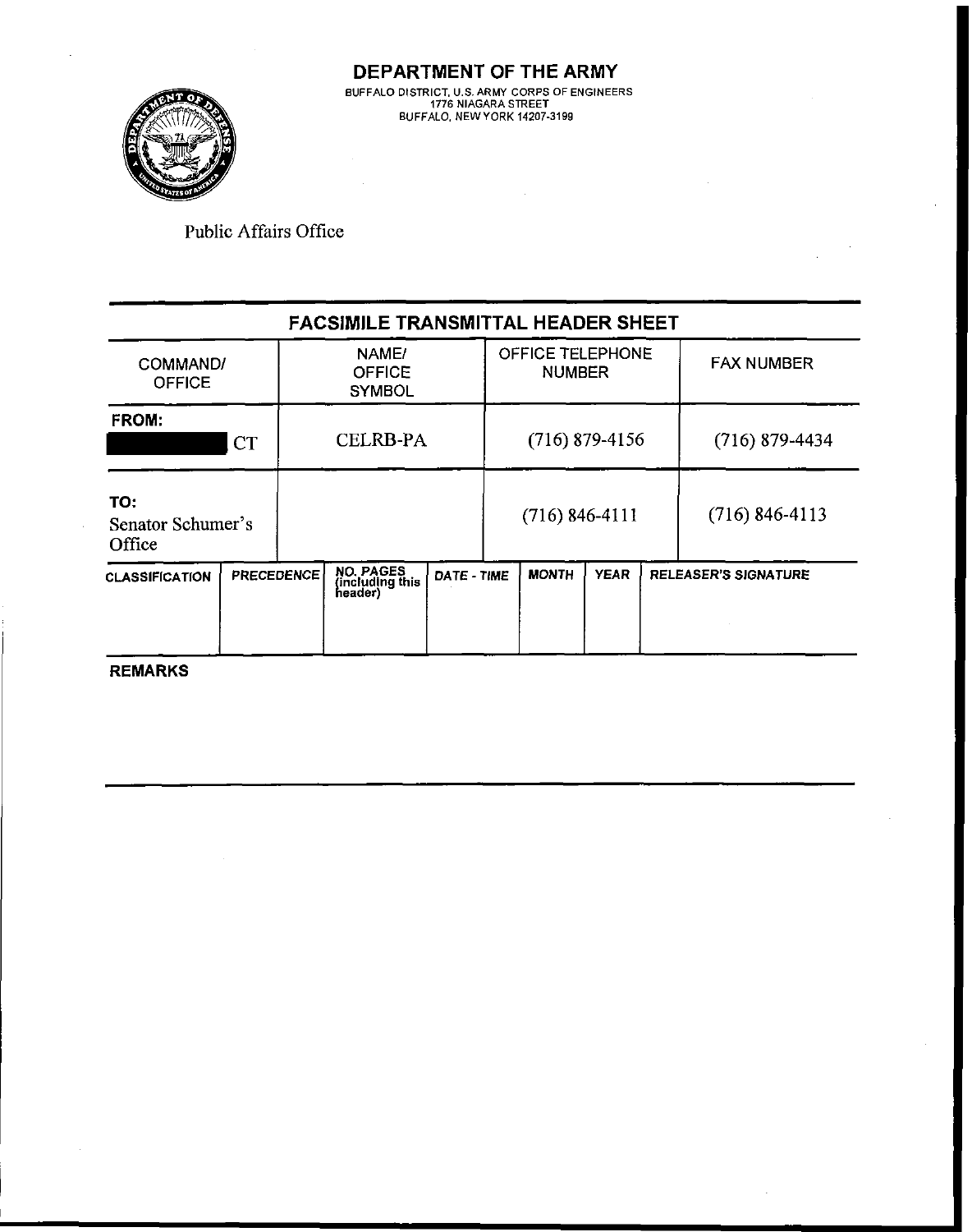

**DEPARTMENT OF THE ARMY BLFFALO DlSTR CT U 5 ARM( CORPS OF EhG NEERS 1776 hlAGARA STREET BJFFALO. hEW VCRK 14207-3199** 

Public Affairs Office

| <b>FACSIMILE TRANSMITTAL HEADER SHEET</b> |                   |                   |                                                |                                         |                  |                  |                                          |                  |                             |  |  |  |
|-------------------------------------------|-------------------|-------------------|------------------------------------------------|-----------------------------------------|------------------|------------------|------------------------------------------|------------------|-----------------------------|--|--|--|
| <b>OFFICE</b>                             | COMMAND/<br>FROM: |                   |                                                | NAME/<br><b>OFFICE</b><br><b>SYMBOL</b> |                  |                  | <b>OFFICE TELEPHONE</b><br><b>NUMBER</b> |                  | <b>FAX NUMBER</b>           |  |  |  |
|                                           | CT                |                   | <b>CELRB-PA</b>                                |                                         | $(716)$ 879-4156 |                  |                                          | $(716)$ 879-4434 |                             |  |  |  |
| TO:<br>Senator Clinton's<br>Office        |                   |                   |                                                |                                         |                  | $(202)$ 224-4451 |                                          |                  | $(202)$ 228-0282            |  |  |  |
| <b>CLASSIFICATION</b>                     |                   | <b>PRECEDENCE</b> | <b>NO. PAGES</b><br>(including this<br>header) | <b>DATE - TIME</b>                      |                  | <b>MONTH</b>     | <b>YEAR</b>                              |                  | <b>RELEASER'S SIGNATURE</b> |  |  |  |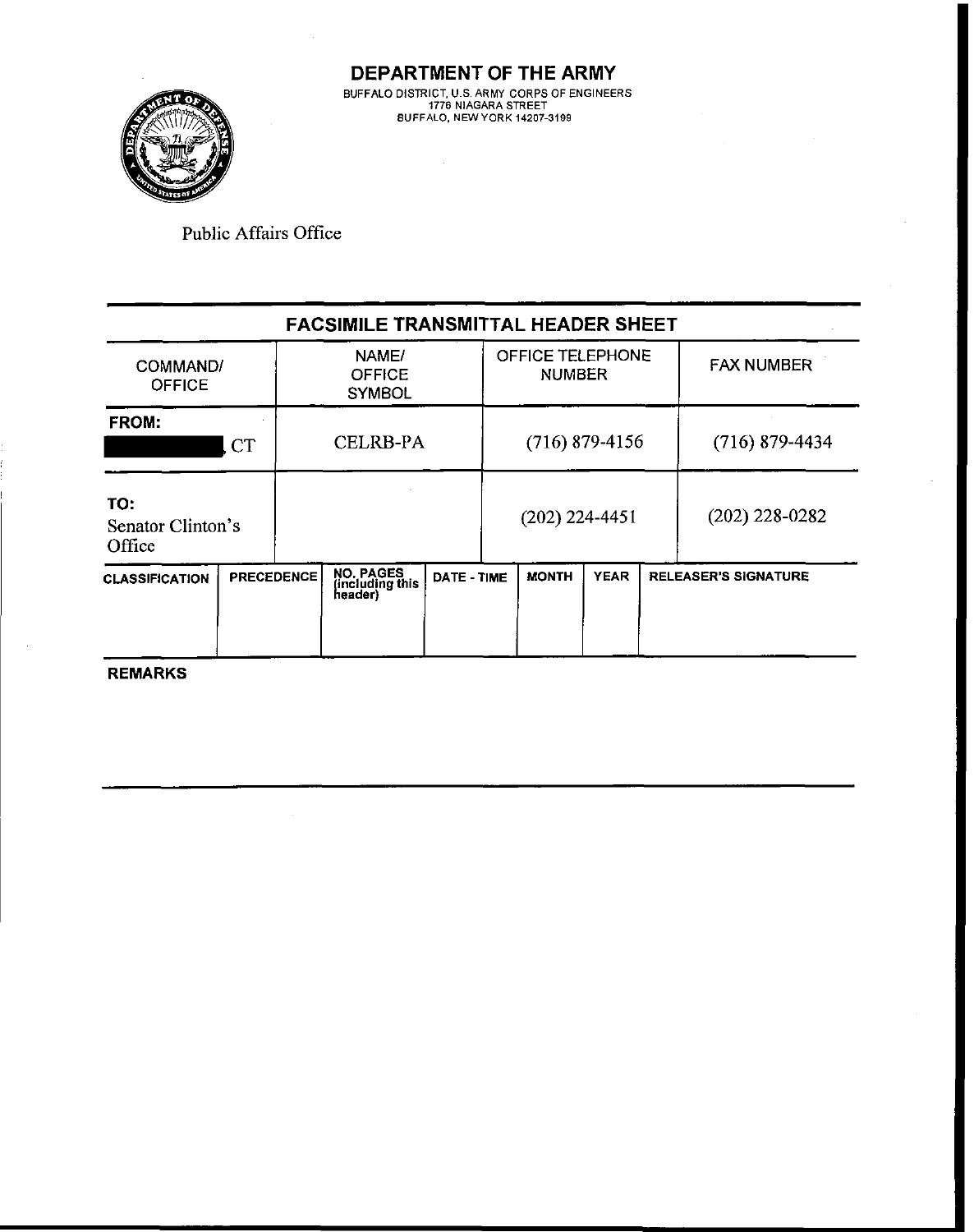

|                                    |  |                   | <b>FACSIMILE TRANSMITTAL HEADER SHEET</b>      |             |  |                                   |             |                             |
|------------------------------------|--|-------------------|------------------------------------------------|-------------|--|-----------------------------------|-------------|-----------------------------|
| COMMAND/<br><b>OFFICE</b>          |  |                   | NAME/<br><b>OFFICE</b><br><b>SYMBOL</b>        |             |  | OFFICE TELEPHONE<br><b>NUMBER</b> |             | <b>FAX NUMBER</b>           |
| <b>FROM:</b>                       |  |                   | <b>CELRB-PA</b>                                |             |  | $(716)$ 879-4156                  |             | $(716)$ 879-4434            |
| TO:<br>Senator Clinton's<br>Office |  |                   |                                                |             |  | $(716) 854-9725$                  |             | $(716) 854 - 9731$          |
| <b>CLASSIFICATION</b>              |  | <b>PRECEDENCE</b> | <b>NO. PAGES</b><br>(including this<br>header) | DATE - TIME |  | <b>MONTH</b>                      | <b>YEAR</b> | <b>RELEASER'S SIGNATURE</b> |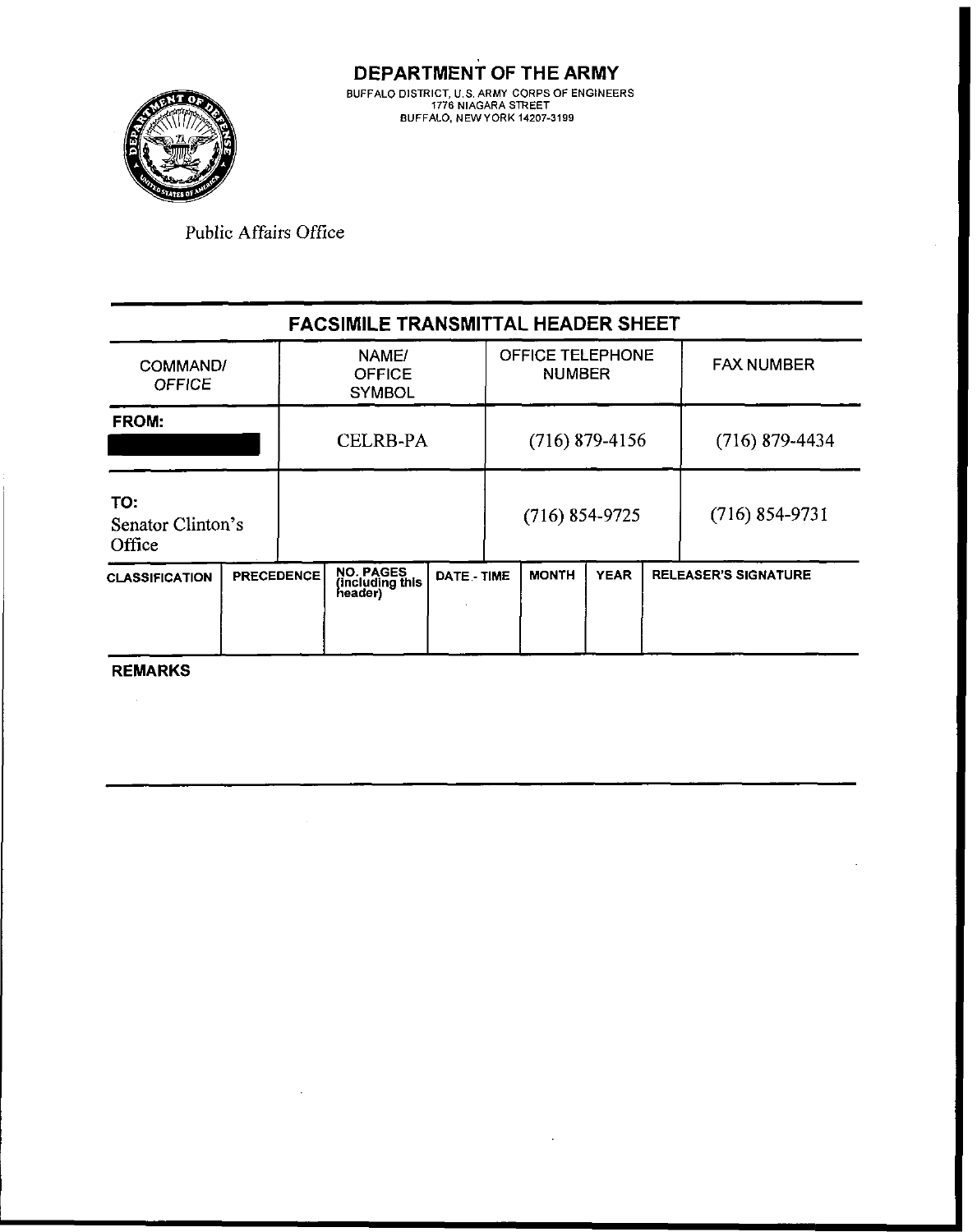$\cdot$ 



**Public Affairs Office** 

| <b>FACSIMILE TRANSMITTAL HEADER SHEET</b>  |  |                                 |                                                |             |                  |                                   |  |  |                             |  |  |  |
|--------------------------------------------|--|---------------------------------|------------------------------------------------|-------------|------------------|-----------------------------------|--|--|-----------------------------|--|--|--|
| COMMAND/<br><b>OFFICE</b>                  |  |                                 | NAME/<br><b>OFFICE</b><br><b>SYMBOL</b>        |             |                  | OFFICE TELEPHONE<br><b>NUMBER</b> |  |  | <b>FAX NUMBER</b>           |  |  |  |
| <b>FROM:</b>                               |  |                                 | <b>CELRB-PA</b>                                |             |                  | $(716)$ 879-4156                  |  |  | $(716)$ 879-4434            |  |  |  |
| TO:                                        |  | Congressman<br>LaFalce's Office |                                                |             | $(202)$ 225-3231 |                                   |  |  | $(202)$ 226-9911            |  |  |  |
| <b>PRECEDENCE</b><br><b>CLASSIFICATION</b> |  |                                 | <b>NO. PAGES</b><br>(including this<br>header) | DATE - TIME |                  | <b>YEAR</b><br><b>MONTH</b>       |  |  | <b>RELEASER'S SIGNATURE</b> |  |  |  |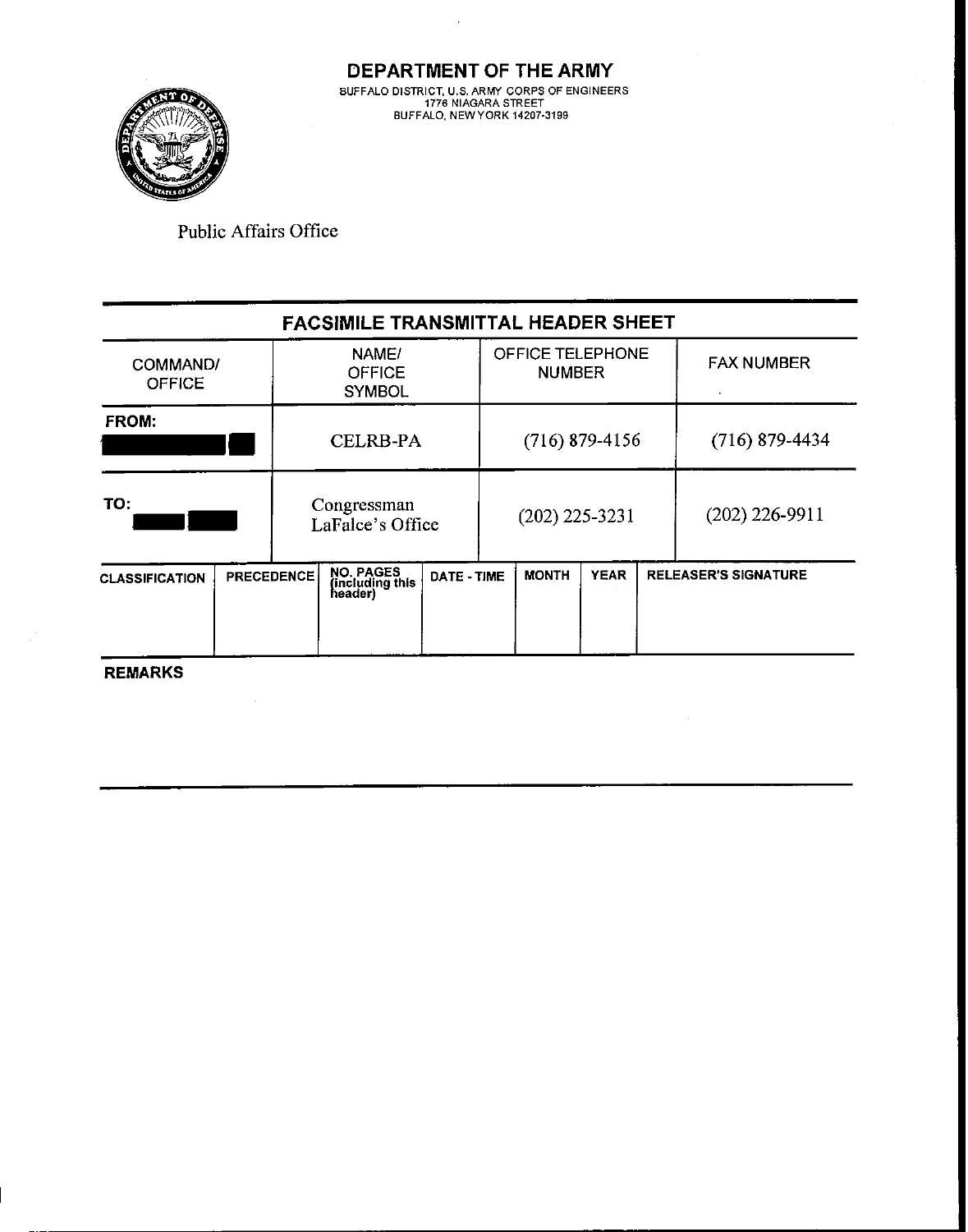

**DEPARTMENT OF THE ARMY**  BUFFALO DISTRICT. US. ARMY CORPS OF ENGINEERS 1776 NIAGARA STREET BUFFALO. NEW YORK **14207-3199** 

 $\mathcal{O}(\mathcal{O}_\mathcal{A})$  . The  $\mathcal{O}_\mathcal{A}$ 

Public Affairs Office

|                                            |  |                                 | <b>FACSIMILE TRANSMITTAL HEADER SHEET</b>      |                                            |                  |                                          |                             |                  |                   |
|--------------------------------------------|--|---------------------------------|------------------------------------------------|--------------------------------------------|------------------|------------------------------------------|-----------------------------|------------------|-------------------|
| COMMAND/<br><b>OFFICE</b>                  |  |                                 | NAME/<br><b>OFFICE</b><br><b>SYMBOL</b>        |                                            |                  | <b>OFFICE TELEPHONE</b><br><b>NUMBER</b> |                             |                  | <b>FAX NUMBER</b> |
| FROM:                                      |  |                                 | <b>CELRB-PA</b>                                |                                            |                  | $(716)$ 879-4156                         |                             | $(716)$ 879-4434 |                   |
| TO:                                        |  | Congressman<br>LaFalce's Office |                                                |                                            | $(716)$ 846-4056 |                                          |                             |                  | $(716)$ 856-3821  |
| <b>PRECEDENCE</b><br><b>CLASSIFICATION</b> |  |                                 | <b>NO. PAGES</b><br>(including this<br>header) | <b>YEAR</b><br><b>MONTH</b><br>DATE - TIME |                  |                                          | <b>RELEASER'S SIGNATURE</b> |                  |                   |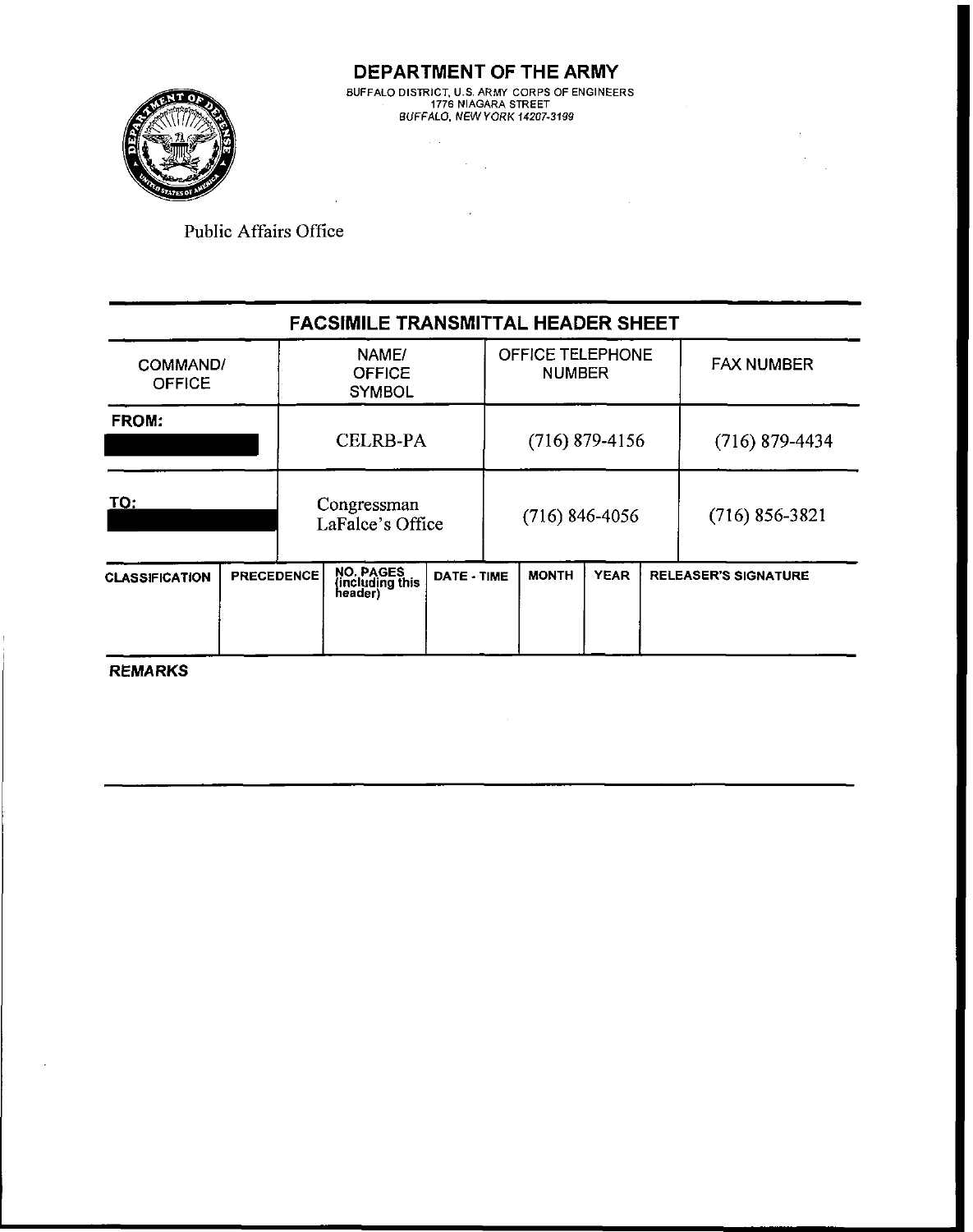

**DEPARTMENT OF THE ARMY**  UFFALO DISTRICT, U.S. ARMY CORPS OF ENGINEERS<br>1776 NIAGARA STREET<br>BUFFALO, NEW YORK 14207-3199

Public Affairs Office

| <b>FACSIMILE TRANSMITTAL HEADER SHEET</b> |                   |                                         |                                                |             |                  |                                   |             |  |                             |  |  |  |
|-------------------------------------------|-------------------|-----------------------------------------|------------------------------------------------|-------------|------------------|-----------------------------------|-------------|--|-----------------------------|--|--|--|
| COMMAND/<br><b>OFFICE</b>                 |                   | NAME/<br><b>OFFICE</b><br><b>SYMBOL</b> |                                                |             |                  | OFFICE TELEPHONE<br><b>NUMBER</b> |             |  | <b>FAX NUMBER</b>           |  |  |  |
| FROM:                                     |                   |                                         | <b>CELRB-PA</b>                                |             |                  | $(716)$ 879-4156                  |             |  | $(716)$ 879-4434            |  |  |  |
| TO:                                       |                   | Erie County Legislature<br>Chairman     |                                                |             | $(716)$ 877-3986 |                                   |             |  | $(716)$ 877-3820            |  |  |  |
| <b>CLASSIFICATION</b>                     | <b>PRECEDENCE</b> |                                         | <b>NO. PAGES</b><br>(including this<br>header) | DATE - TIME |                  | <b>MONTH</b>                      | <b>YEAR</b> |  | <b>RELEASER'S SIGNATURE</b> |  |  |  |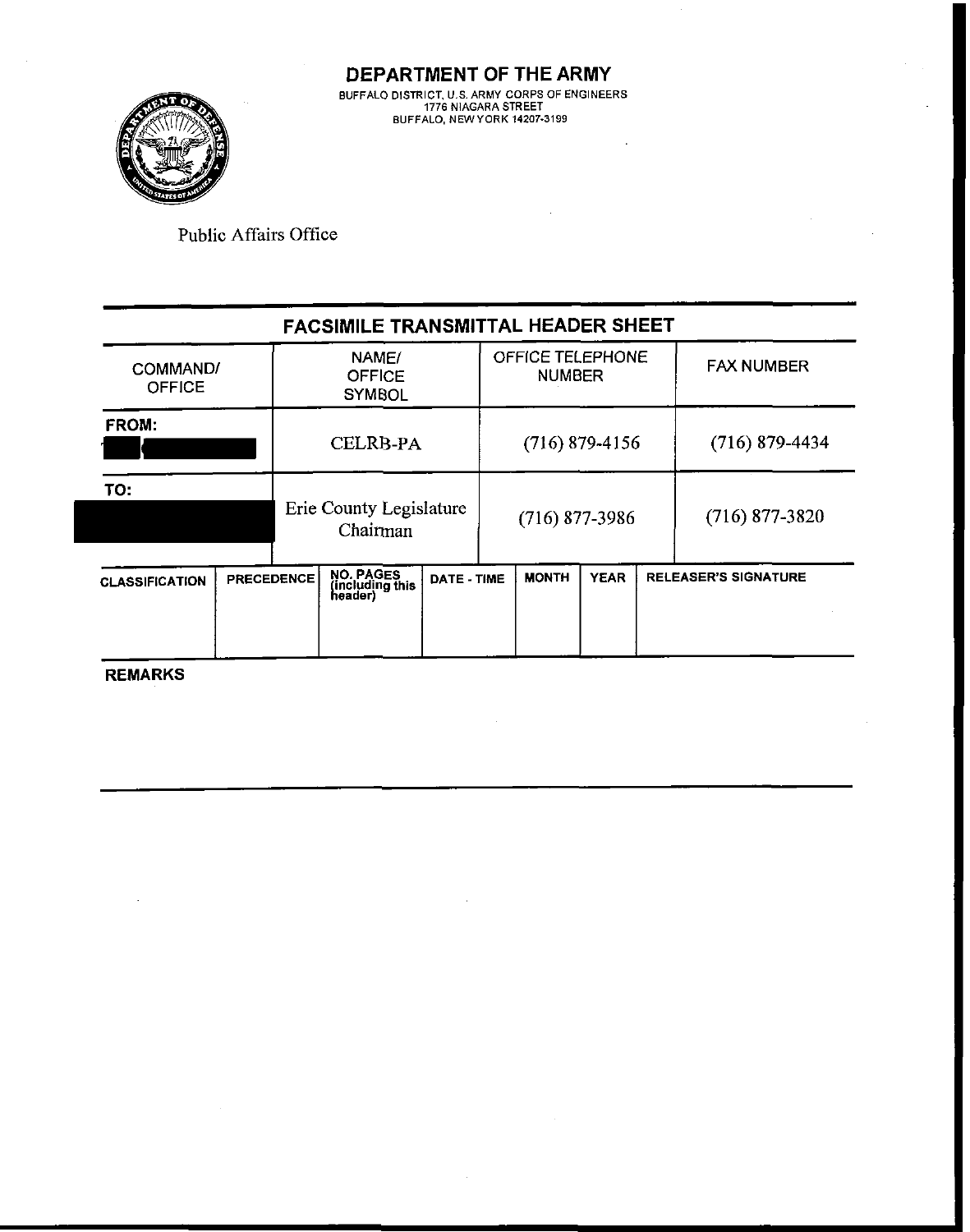

#### **FACSIMILE TRANSMITTAL HEADER SHEET FROM:**  COMMAND1 **OFFICE** CELRB-PA (716) 879-4156 (716) 879-4434 NAME/ **OFFICE SYMBOL** Mayor Gallagher's OFFICE TELEPHONE E TELEPHONE | FAX NUMBER (716) 605-9645 (716) 695-9215

| <b>IVIAYUL QAHAZIICI 5</b><br>Office |                   | (710) 093-8043<br>(710) 073-8313        |             |              |             |  |                             |
|--------------------------------------|-------------------|-----------------------------------------|-------------|--------------|-------------|--|-----------------------------|
| <b>CLASSIFICATION</b>                | <b>PRECEDENCE</b> | NO. PAGES<br>(including this<br>header) | DATE - TIME | <b>MONTH</b> | <b>YEAR</b> |  | <b>RELEASER'S SIGNATURE</b> |
| <b>REMARKS</b>                       |                   |                                         |             |              |             |  |                             |

**TO:**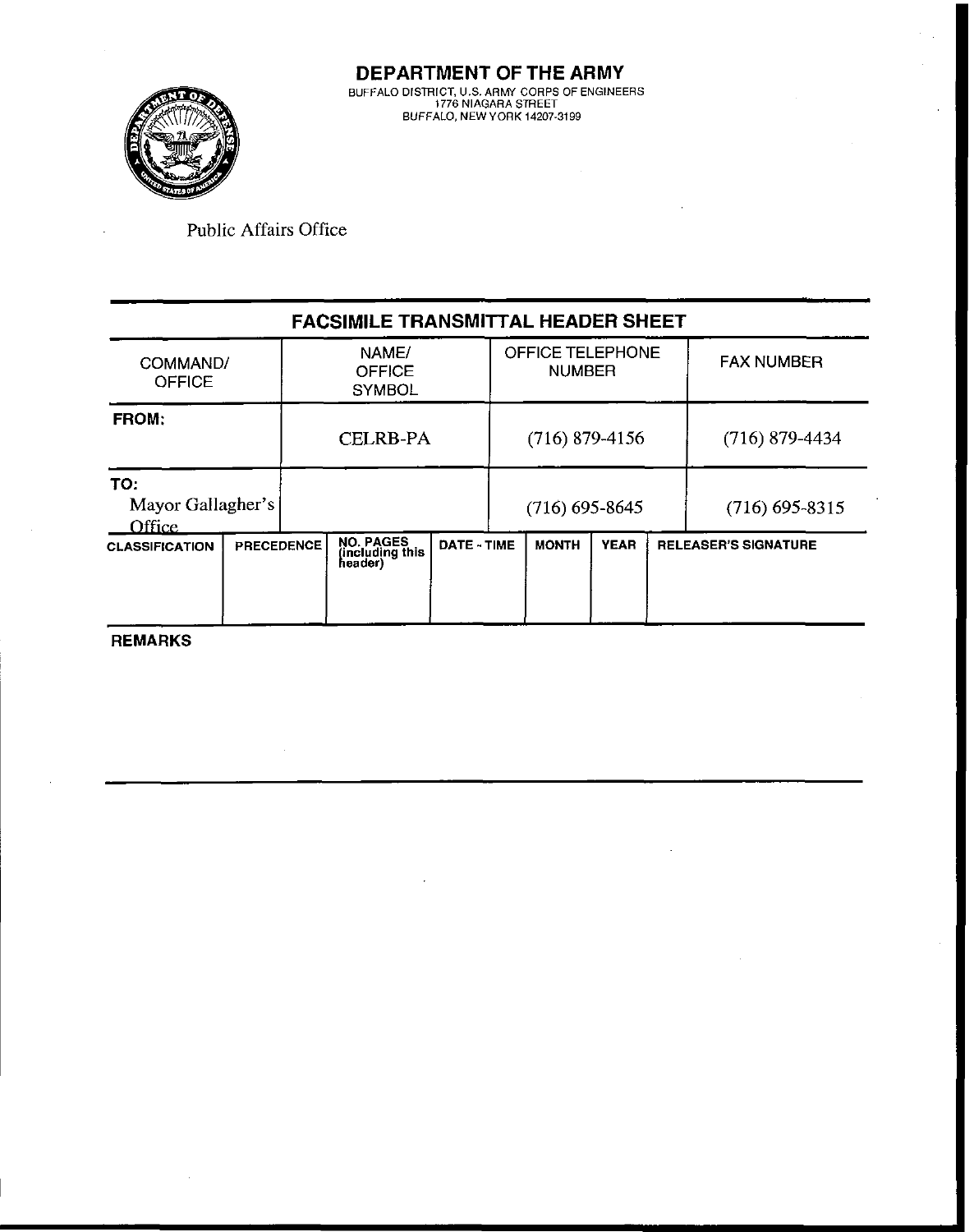

 $\sim$   $\sim$ 

Public Affairs Office

|                                    |          |                   | <b>FACSIMILE TRANSMITTAL HEADER SHEET</b> |                                         |  |                  |                                          |                  |                             |
|------------------------------------|----------|-------------------|-------------------------------------------|-----------------------------------------|--|------------------|------------------------------------------|------------------|-----------------------------|
| <b>OFFICE</b>                      | COMMAND/ |                   |                                           | NAME/<br><b>OFFICE</b><br><b>SYMBOL</b> |  |                  | <b>OFFICE TELEPHONE</b><br><b>NUMBER</b> |                  | <b>FAX NUMBER</b>           |
| FROM:                              |          |                   | <b>CELRB-PA</b>                           |                                         |  | $(716)$ 879-4156 |                                          | $(716)$ 879-4434 |                             |
| TO:<br>Senator Maziarz's<br>Office |          |                   |                                           |                                         |  | $(716)$ 438-0655 |                                          |                  | $(716)$ 438-0955            |
| <b>CLASSIFICATION</b>              |          | <b>PRECEDENCE</b> | NO. PAGES<br>(including this<br>header)   | DATE - TIME                             |  | <b>MONTH</b>     | <b>YEAR</b>                              |                  | <b>RELEASER'S SIGNATURE</b> |

**REMARKS** 

 $\mathcal{A}^{\mathcal{A}}$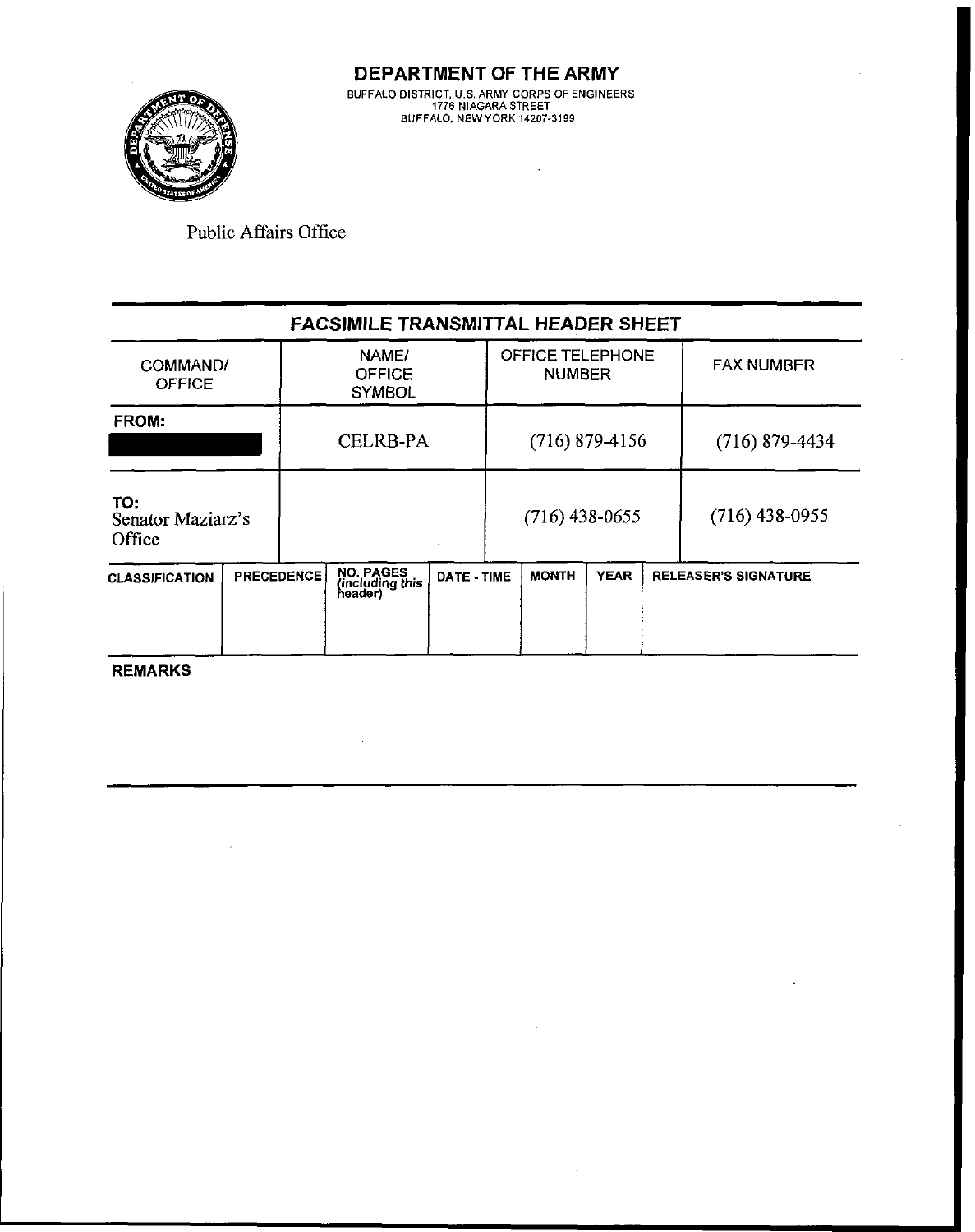

## **FACSIMILE TRANSMITTAL HEADER SHEET**

 $\gamma \rightarrow$ 

| <b>OFFICE</b>                       | NAME/<br>COMMAND/<br><b>OFFICE</b><br><b>SYMBOL</b> |  |                                         |             |                  | OFFICE TELEPHONE<br><b>NUMBER</b> |             |  | <b>FAX NUMBER</b>           |
|-------------------------------------|-----------------------------------------------------|--|-----------------------------------------|-------------|------------------|-----------------------------------|-------------|--|-----------------------------|
| FROM:                               |                                                     |  | <b>CELRB-PA</b>                         |             | $(716)$ 879-4156 |                                   |             |  | $(716)$ 879-4434            |
| TO:<br>Assemblyman Hoyt's<br>Office |                                                     |  |                                         |             |                  | $(716)$ 852-2795                  |             |  | $(716)$ 852-2799            |
| <b>CLASSIFICATION</b>               | <b>PRECEDENCE</b>                                   |  | NO. PAGES<br>(including this<br>header) | DATE - TIME |                  | <b>MONTH</b>                      | <b>YEAR</b> |  | <b>RELEASER'S SIGNATURE</b> |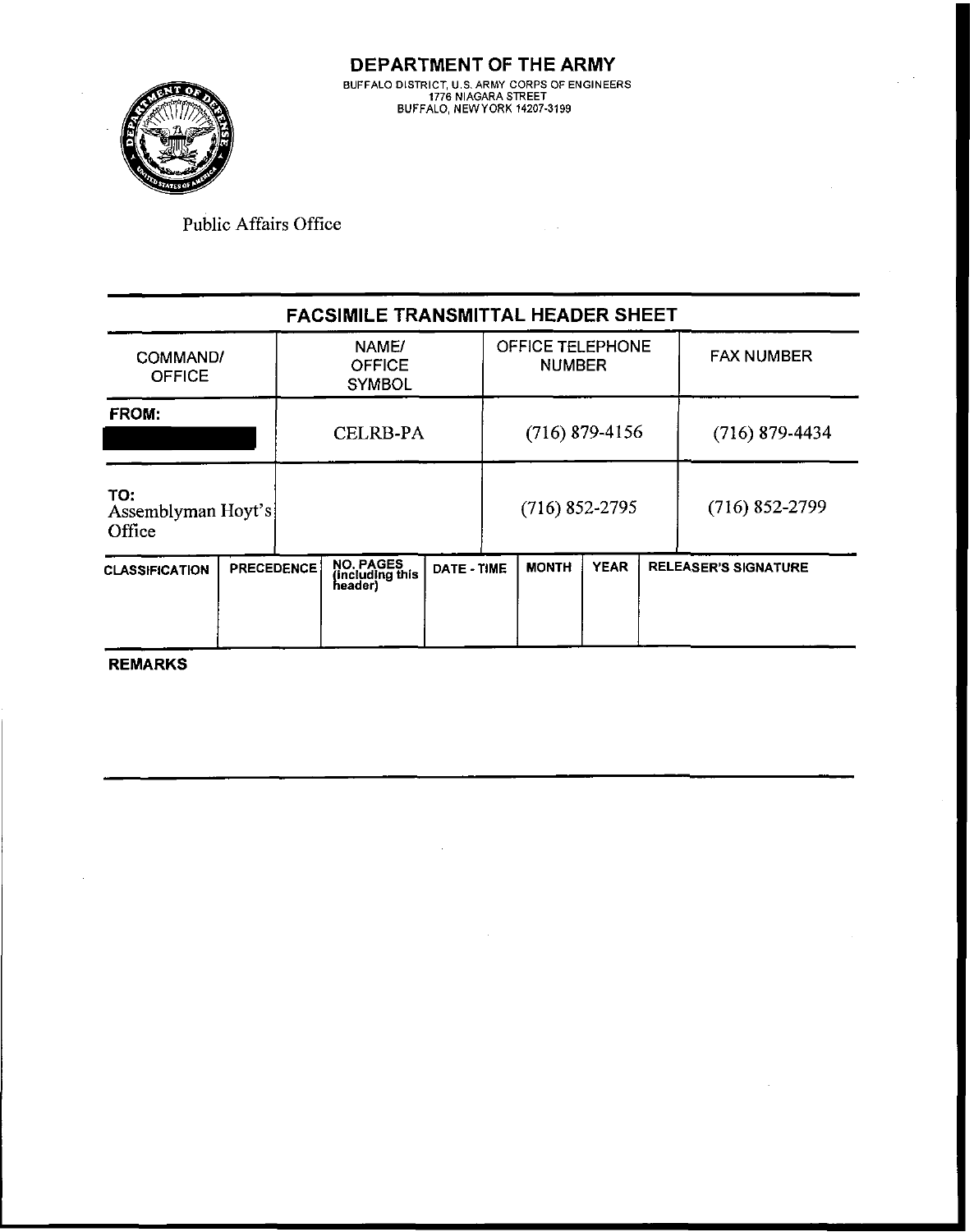

| <b>FACSIMILE TRANSMITTAL HEADER SHEET</b>     |                                                                              |                   |                                                |             |  |                   |                  |                  |                             |  |  |  |
|-----------------------------------------------|------------------------------------------------------------------------------|-------------------|------------------------------------------------|-------------|--|-------------------|------------------|------------------|-----------------------------|--|--|--|
| COMMAND/<br><b>OFFICE</b>                     | OFFICE TELEPHONE<br>NAME/<br><b>OFFICE</b><br><b>NUMBER</b><br><b>SYMBOL</b> |                   |                                                |             |  | <b>FAX NUMBER</b> |                  |                  |                             |  |  |  |
| <b>FROM:</b>                                  |                                                                              |                   | <b>CELRB-PA</b><br>$(716)$ 879-4156            |             |  |                   | $(716)$ 879-4434 |                  |                             |  |  |  |
| TO:<br>Assemblyman<br>Schimminger's<br>Office |                                                                              |                   |                                                |             |  | $(716)$ 873-2540  |                  | $(716)$ 873-5675 |                             |  |  |  |
| <b>CLASSIFICATION</b>                         |                                                                              | <b>PRECEDENCE</b> | <b>NO. PAGES</b><br>(including this<br>header) | DATE - TIME |  | <b>MONTH</b>      | <b>YEAR</b>      |                  | <b>RELEASER'S SIGNATURE</b> |  |  |  |

<sup>1</sup>**REMARKS** 

 $\sim$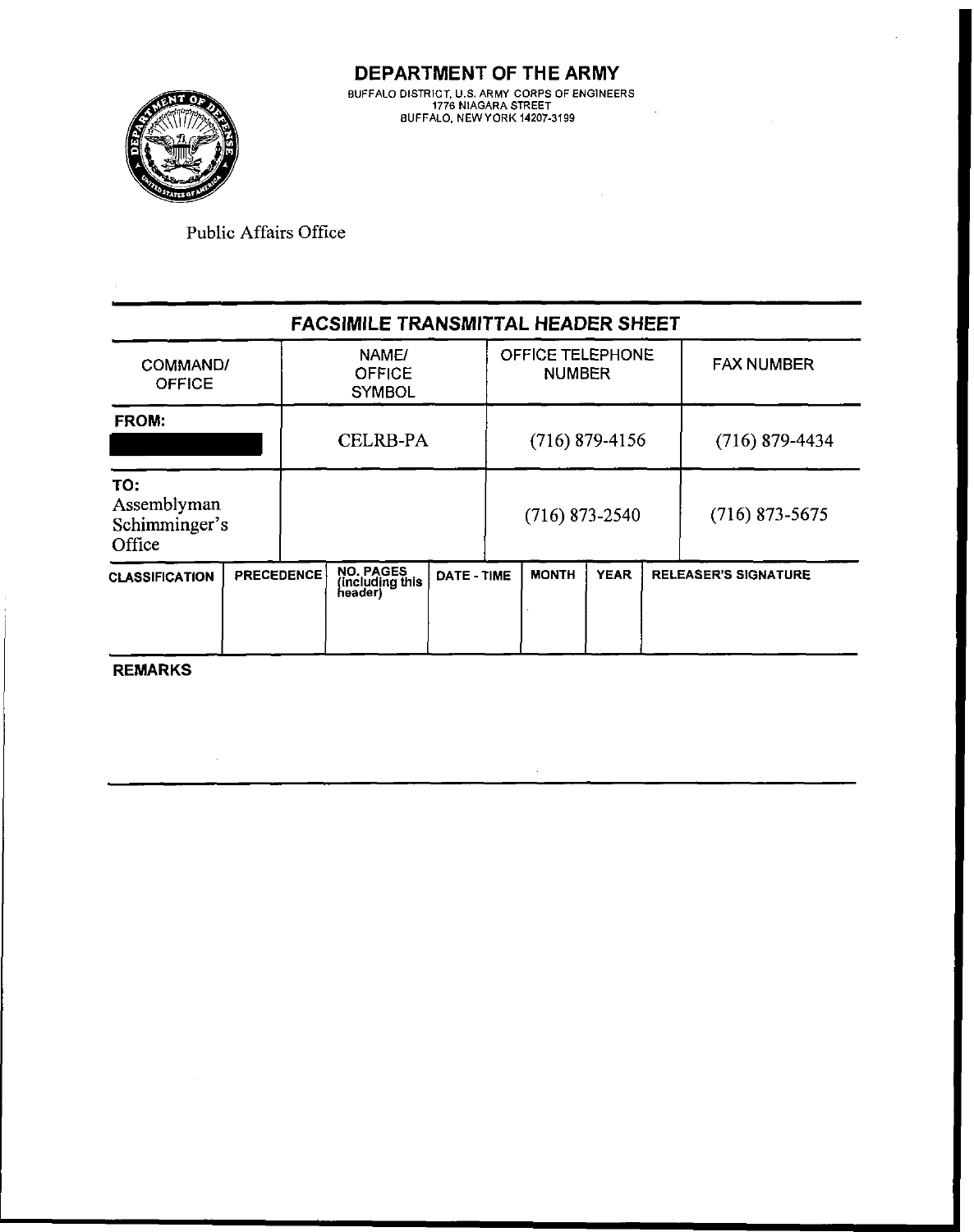

**DEPARTMENT OF THE ARMY BUFFALO DISTRICT. US. ARMY CORPS OF ENGINEERS 1776 NIAGARA STREET BUFFALO. NEWYORK 14207-3199** 

Public Affairs Office

|                                     |                   | <b>FACSIMILE TRANSMITTAL HEADER SHEET</b> |             |                                   |                  |             |                  |                      |
|-------------------------------------|-------------------|-------------------------------------------|-------------|-----------------------------------|------------------|-------------|------------------|----------------------|
| COMMAND/<br><b>OFFICE</b>           |                   | NAME/<br><b>OFFICE</b><br><b>SYMBOL</b>   |             | OFFICE TELEPHONE<br><b>NUMBER</b> |                  |             |                  | <b>FAX NUMBER</b>    |
| <b>FROM:</b>                        |                   | <b>CELRB-PA</b>                           |             |                                   | $(716)$ 879-4156 |             | $(716)$ 879-4434 |                      |
| TO:<br>Assemblyman Hayes'<br>Office |                   |                                           |             |                                   | $(716)$ 634-1895 |             |                  | $(716)$ 634-1250     |
| <b>CLASSIFICATION</b>               | <b>PRECEDENCE</b> | NO. PAGES<br>(including this<br>header)   | DATE - TIME |                                   | <b>MONTH</b>     | <b>YEAR</b> |                  | RELEASER'S SIGNATURE |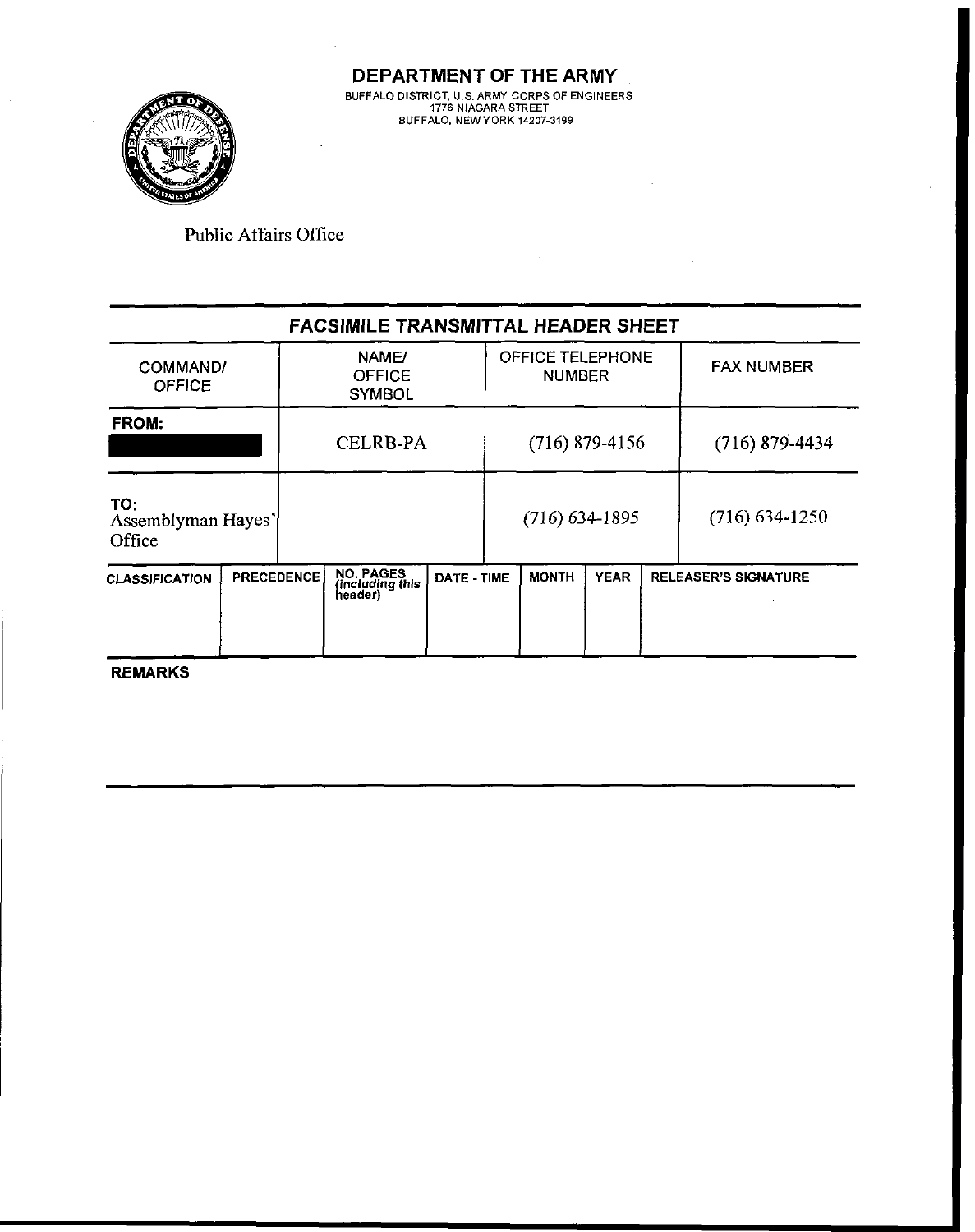# **FACSIMILE TRANSMITTAL HEADER SHEET**

| <b>CLASSIFICATION</b>           | <b>PRECEDENCE</b> |  | <b>NO. PAGES</b><br>(including this<br>header) | DATE - TIME |  | <b>MONTH</b>                      | <b>YEAR</b> |                   | <b>RELEASER'S SIGNATURE</b> |
|---------------------------------|-------------------|--|------------------------------------------------|-------------|--|-----------------------------------|-------------|-------------------|-----------------------------|
| TO:<br>Senator Rath's<br>Office |                   |  |                                                |             |  | $(716)$ 633-0331                  |             |                   | $(716)$ 633-0830            |
| <b>FROM:</b>                    |                   |  | <b>CELRB-PA</b>                                |             |  | $(716)$ 879-4156                  |             |                   | $(716)$ 879-4434            |
| COMMAND/<br><b>OFFICE</b>       |                   |  | NAME/<br><b>OFFICE</b><br><b>SYMBOL</b>        |             |  | OFFICE TELEPHONE<br><b>NUMBER</b> |             | <b>FAX NUMBER</b> |                             |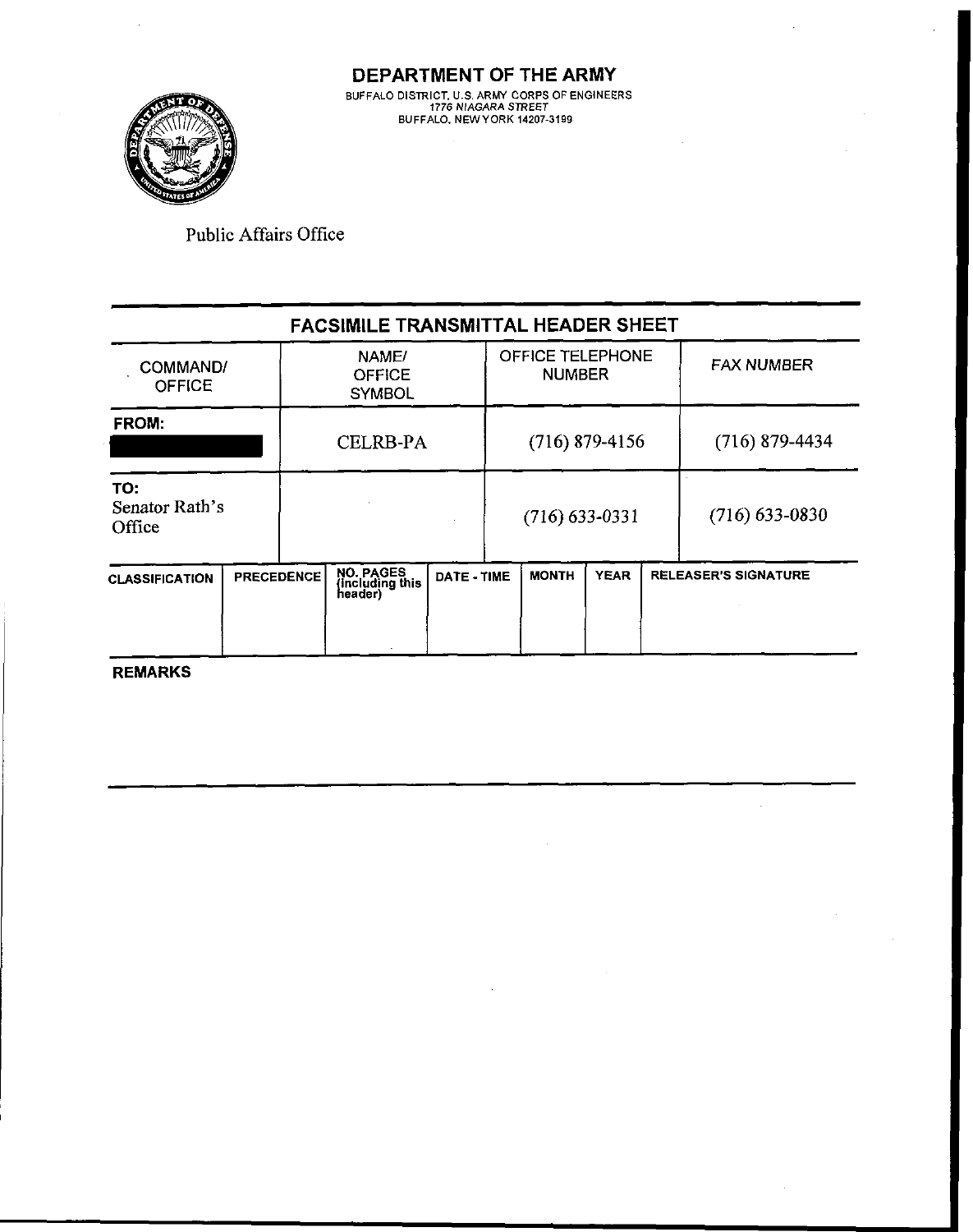

|                                      |          |                   | <b>FACSIMILE TRANSMITTAL HEADER SHEET</b> |                                         |                  |                  |                                   |                   |                             |
|--------------------------------------|----------|-------------------|-------------------------------------------|-----------------------------------------|------------------|------------------|-----------------------------------|-------------------|-----------------------------|
| <b>OFFICE</b>                        | COMMAND/ |                   |                                           | NAME/<br><b>OFFICE</b><br><b>SYMBOL</b> |                  |                  | OFFICE TELEPHONE<br><b>NUMBER</b> | <b>FAX NUMBER</b> |                             |
| FROM:                                |          |                   | <b>CELRB-PA</b>                           |                                         | $(716)$ 879-4156 |                  |                                   |                   | $(716)$ 879-4434            |
| TO:<br>Supervisor Moline's<br>Office |          |                   |                                           |                                         |                  | $(716)$ 877-8804 |                                   |                   | $(716)$ 877-1261            |
| <b>CLASSIFICATION</b>                |          | <b>PRECEDENCE</b> | NO. PAGES<br>(including this<br>header)   | DATE - TIME                             |                  | <b>MONTH</b>     | <b>YEAR</b>                       |                   | <b>RELEASER'S SIGNATURE</b> |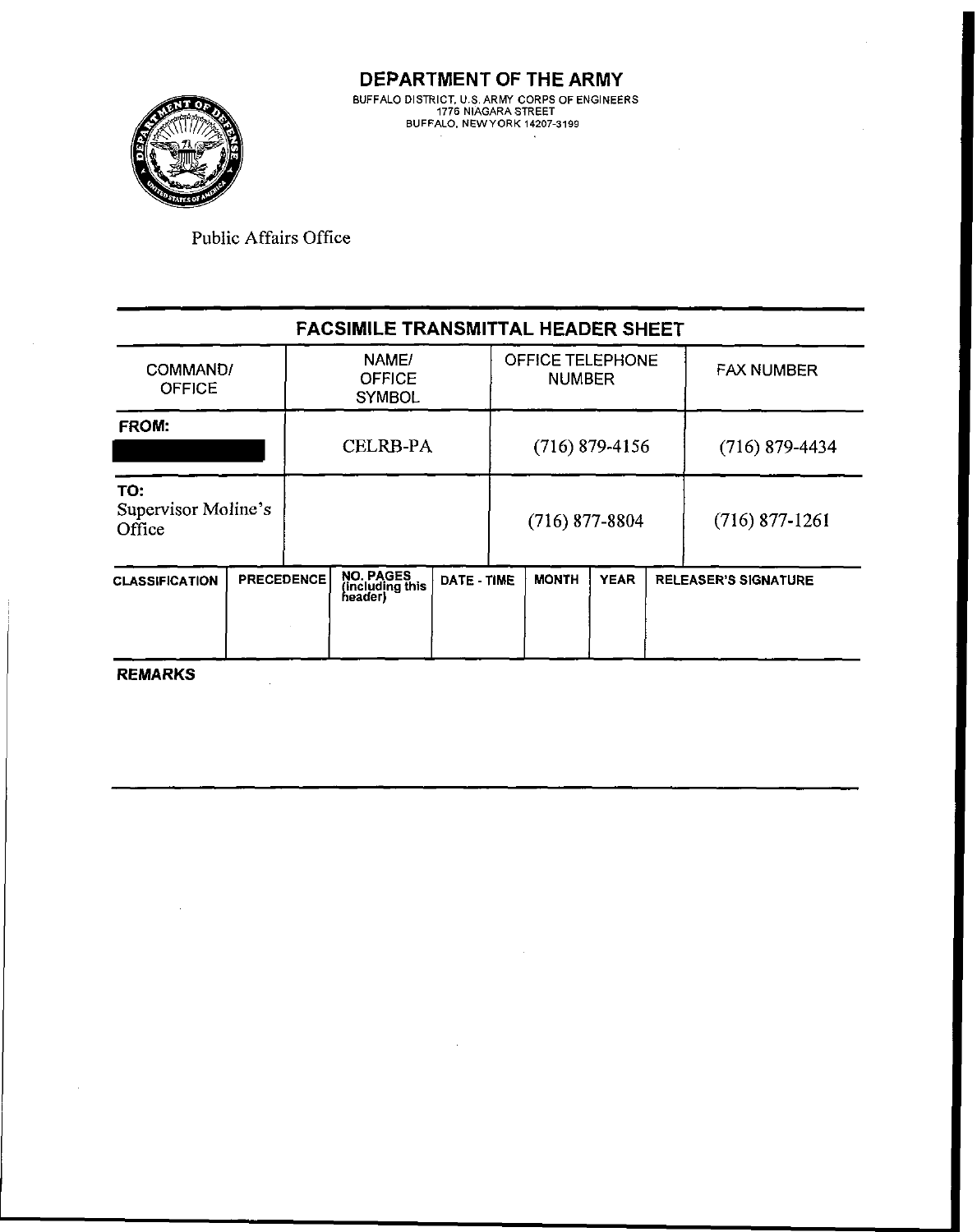

 $\mathbf{r}$ 

Public Affairs Office

|                           |  |                                         | <b>FACSIMILE TRANSMITTAL HEADER SHEET</b>      |                                   |  |                  |                  |                   |                             |
|---------------------------|--|-----------------------------------------|------------------------------------------------|-----------------------------------|--|------------------|------------------|-------------------|-----------------------------|
| COMMAND/<br><b>OFFICE</b> |  | NAME/<br><b>OFFICE</b><br><b>SYMBOL</b> |                                                | OFFICE TELEPHONE<br><b>NUMBER</b> |  |                  |                  | <b>FAX NUMBER</b> |                             |
| <b>FROM:</b>              |  |                                         | <b>CELRB-PA</b>                                |                                   |  | $(716)$ 879-4156 |                  |                   | $(716)$ 879-4434            |
| TO:<br>News Editor        |  | Metro Community<br><b>News</b>          |                                                | $(716)$ 668-5223                  |  |                  | $(716)$ 668-2640 |                   |                             |
| <b>CLASSIFICATION</b>     |  | <b>PRECEDENCE</b>                       | <b>NO. PAGES</b><br>(including this<br>header) | DATE - TIME                       |  | <b>MONTH</b>     | <b>YEAR</b>      |                   | <b>RELEASER'S SIGNATURE</b> |

**REMARKS** 

 $\mathcal{L}_{\mathcal{A}}$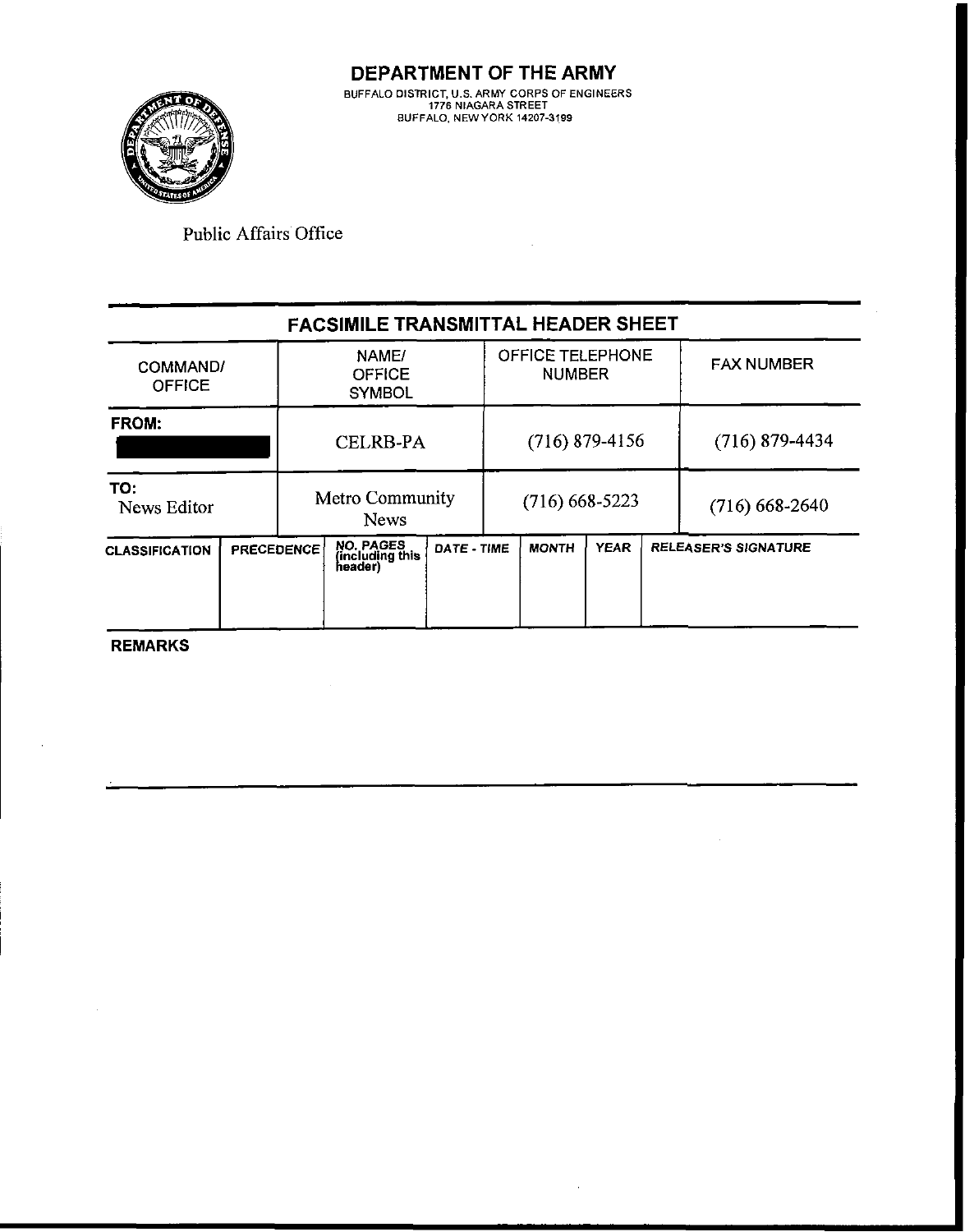

# **FACSIMILE TRANSMITTAL HEADER SHEET**

| COMMAND/<br><b>OFFICE</b> |                   | NAME/<br><b>OFFICE</b><br><b>SYMBOL</b>        | OFFICE TELEPHONE<br><b>NUMBER</b> |  |                  | <b>FAX NUMBER</b> |  |                             |
|---------------------------|-------------------|------------------------------------------------|-----------------------------------|--|------------------|-------------------|--|-----------------------------|
| FROM:                     |                   | <b>CELRB-PA</b>                                |                                   |  | $(716)$ 879-4156 |                   |  | $(716)$ 879-4434            |
| TO:<br>News Editor        |                   | <b>Buffalo News</b>                            |                                   |  |                  |                   |  | $(716)$ 856-5150            |
| <b>CLASSIFICATION</b>     | <b>PRECEDENCE</b> | <b>NO. PAGES</b><br>(including this<br>header) | DATE - TIME                       |  | <b>MONTH</b>     | <b>YEAR</b>       |  | <b>RELEASER'S SIGNATURE</b> |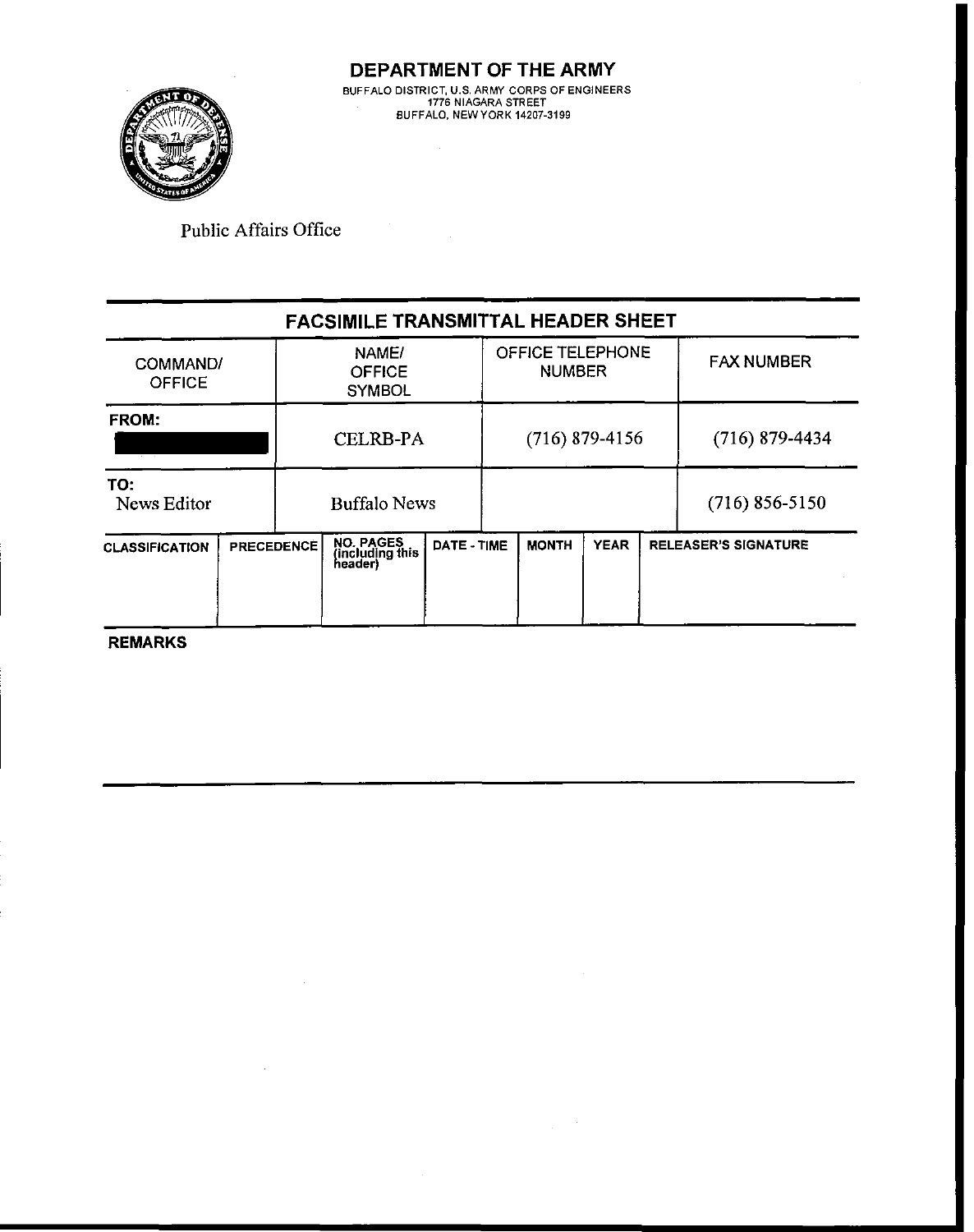

 $\hat{\mathcal{A}}$ 

 $\sim$   $\sim$ 

Public Affairs Office

 $\bar{z}$ 

|                       |                   |  | <b>FACSIMILE TRANSMITTAL HEADER SHEET</b>      |                  |  |                                   |             |                   |                             |
|-----------------------|-------------------|--|------------------------------------------------|------------------|--|-----------------------------------|-------------|-------------------|-----------------------------|
| <b>OFFICE</b>         | COMMAND/          |  | NAME/<br><b>OFFICE</b><br><b>SYMBOL</b>        |                  |  | OFFICE TELEPHONE<br><b>NUMBER</b> |             | <b>FAX NUMBER</b> |                             |
| FROM:                 |                   |  | <b>CELRB-PA</b>                                |                  |  | $(716)$ 879-4156                  |             |                   | $(716)$ 879-4434            |
| TO:<br>News Editor    | Ken-Ton Bee       |  |                                                | $(716)$ 632-4700 |  |                                   |             | $(716)$ 633-8601  |                             |
| <b>CLASSIFICATION</b> | <b>PRECEDENCE</b> |  | <b>NO. PAGES</b><br>(including this<br>header) | DATE - TIME      |  | <b>MONTH</b>                      | <b>YEAR</b> |                   | <b>RELEASER'S SIGNATURE</b> |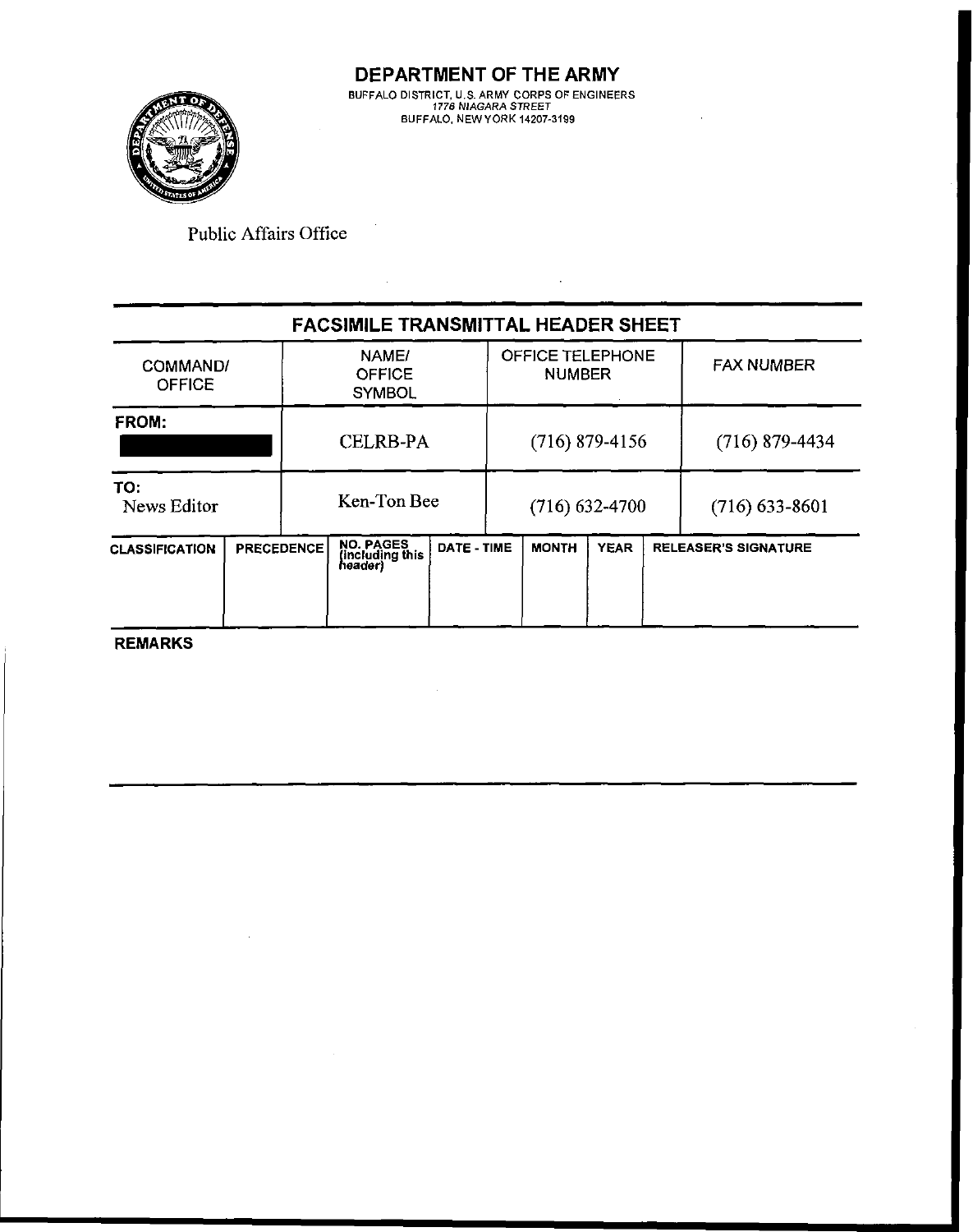

**DEPARTMENT OF THE ARMY BUFFALO DISTRICT. U.S.ARW CORPS OF ENGINEERS 1776 NIAGARA STREET BUFFALO. NEWYORK 14207-3199** 

Public Affairs Office

## **FACSIMILE TRANSMITTAL HEADER SHEET**  NAME1 OFFICE TELEPHONE<br>NUMBER FAX NUMBER COMMAND/ **OFFICE OFFICE SYMBOL** ERICEI **FROM:**  CELRB-PA (716) 879-4156 (716) 879-4434 **TO:**  Tonawanda News  $(716)$  693-0124 I I **CLASSIFICATION PRECEDENCE NO. PAGES (including this DATE - TIME MONTH YEAR RELEASER'S SIGNATURE 1991)** -- **REMARKS**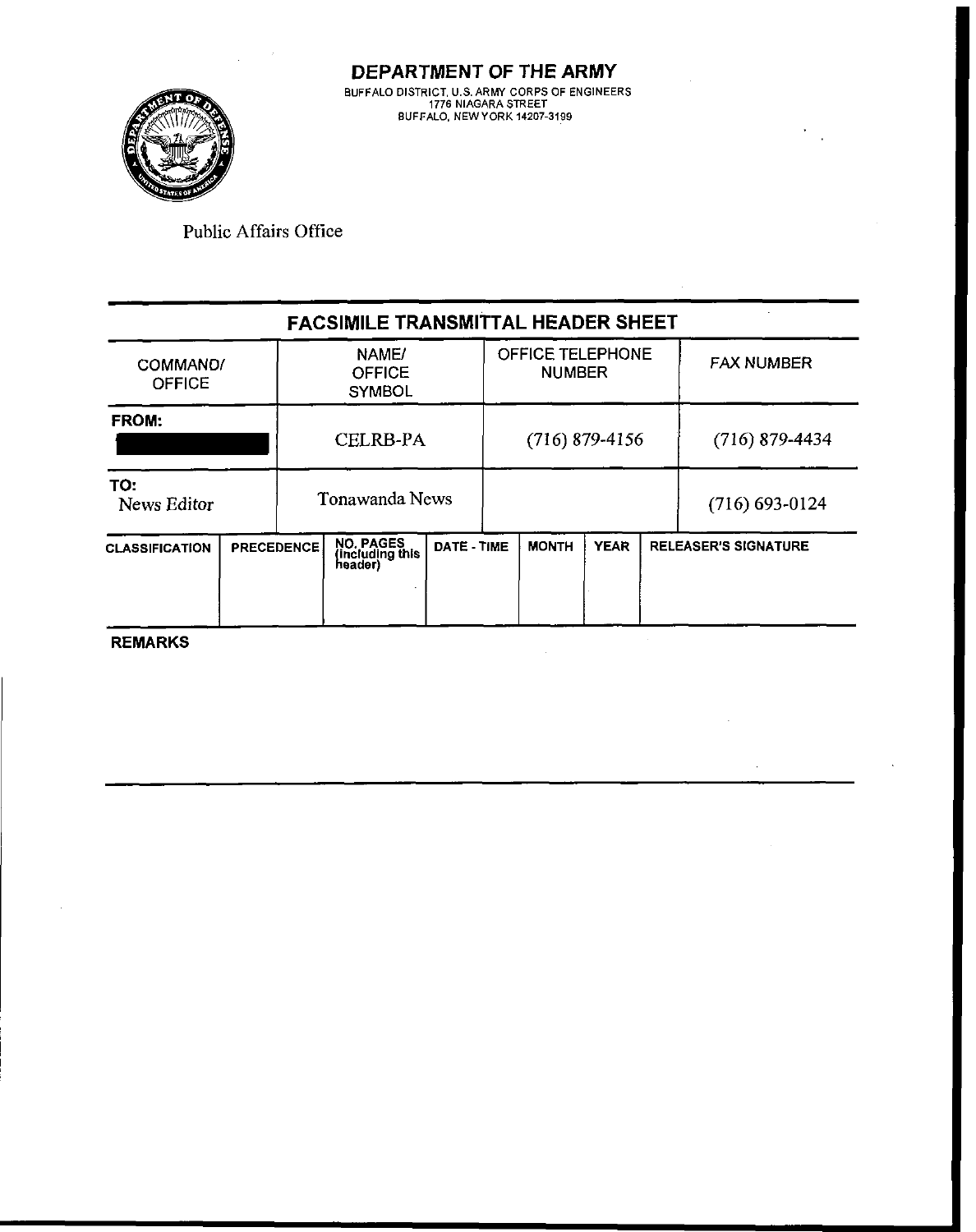l.



Public Affairs Office

|                               |                   |             | <b>FACSIMILE TRANSMITTAL HEADER SHEET</b> |                  |                                          |              |                  |                  |                             |
|-------------------------------|-------------------|-------------|-------------------------------------------|------------------|------------------------------------------|--------------|------------------|------------------|-----------------------------|
| COMMAND/<br><b>OFFICE</b>     |                   |             | NAME/<br><b>OFFICE</b><br><b>SYMBOL</b>   |                  | <b>OFFICE TELEPHONE</b><br><b>NUMBER</b> |              |                  |                  | <b>FAX NUMBER</b>           |
| FROM:                         |                   |             | <b>CELRB-PA</b>                           | $(716)$ 879-4156 |                                          |              |                  | $(716)$ 879-4434 |                             |
| TO:<br><b>Assignment Desk</b> |                   | <b>WIVB</b> |                                           | $(716)$ 876-7333 |                                          |              | $(716)$ 874-8173 |                  |                             |
| <b>CLASSIFICATION</b>         | <b>PRECEDENCE</b> |             | NO. PAGES<br>(including this<br>header)   | DATE - TIME      |                                          | <b>MONTH</b> | <b>YEAR</b>      |                  | <b>RELEASER'S SIGNATURE</b> |

 $\sim$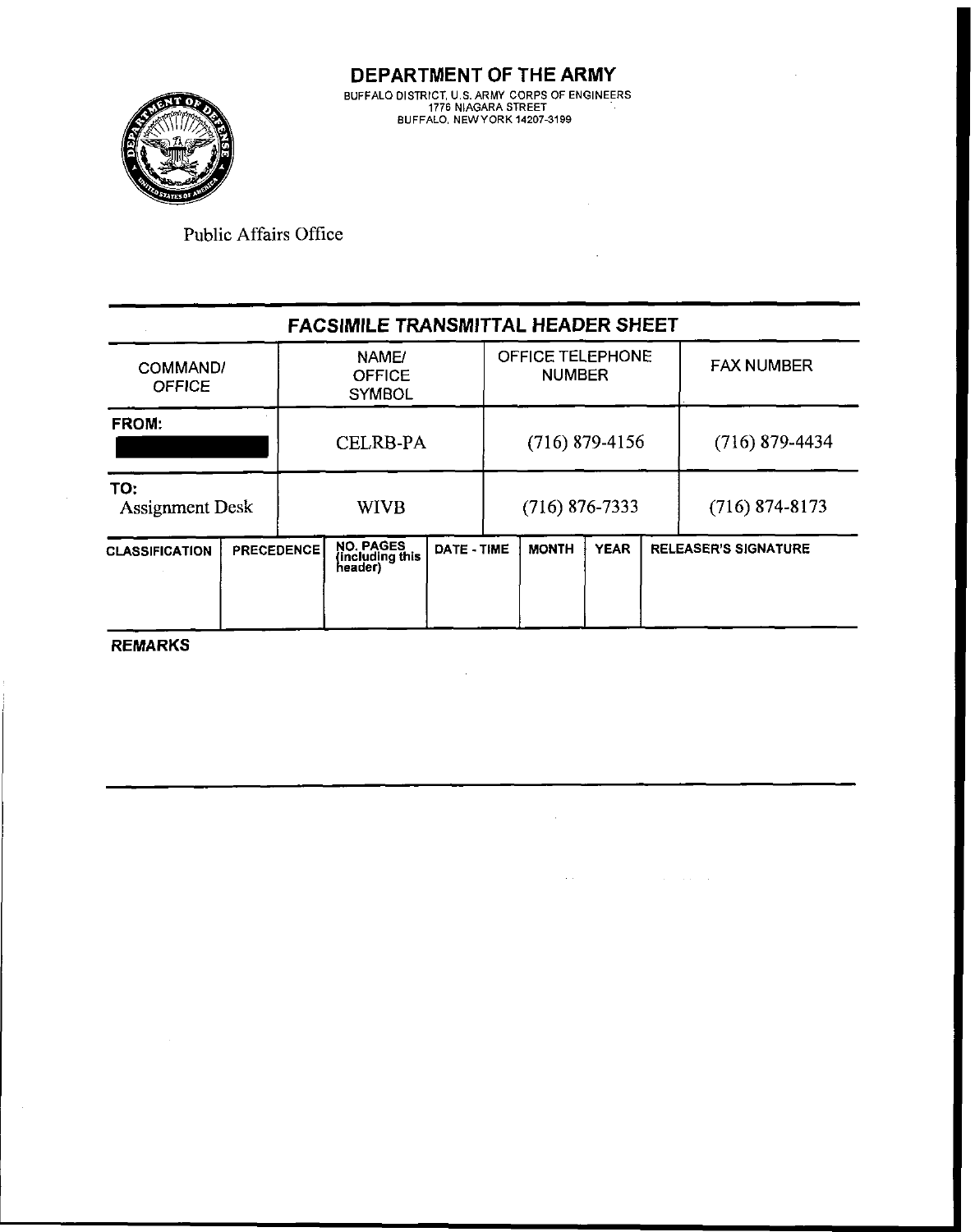

 $\sim$ 

**Public Affairs Office** 

|                                            |                        |  | <b>FACSIMILE TRANSMITTAL HEADER SHEET</b>      |             |                                          |                  |                             |                   |  |
|--------------------------------------------|------------------------|--|------------------------------------------------|-------------|------------------------------------------|------------------|-----------------------------|-------------------|--|
| COMMAND/<br><b>OFFICE</b>                  |                        |  | NAME/<br><b>OFFICE</b><br><b>SYMBOL</b>        |             | <b>OFFICE TELEPHONE</b><br><b>NUMBER</b> |                  |                             | <b>FAX NUMBER</b> |  |
| FROM:                                      |                        |  | <b>CELRB-PA</b>                                |             |                                          | $(716)$ 879-4156 |                             | $(716)$ 879-4434  |  |
| TO:                                        | <b>Assignment Desk</b> |  | <b>WKBW</b>                                    |             |                                          | $(716)$ 845-6100 | $(716)$ 856-8784            |                   |  |
| <b>PRECEDENCE</b><br><b>CLASSIFICATION</b> |                        |  | <b>NO. PAGES</b><br>(including this<br>header) | DATE - TIME | <b>MONTH</b>                             | <b>YEAR</b>      | <b>RELEASER'S SIGNATURE</b> |                   |  |
|                                            |                        |  |                                                |             |                                          |                  |                             |                   |  |

 $\sim$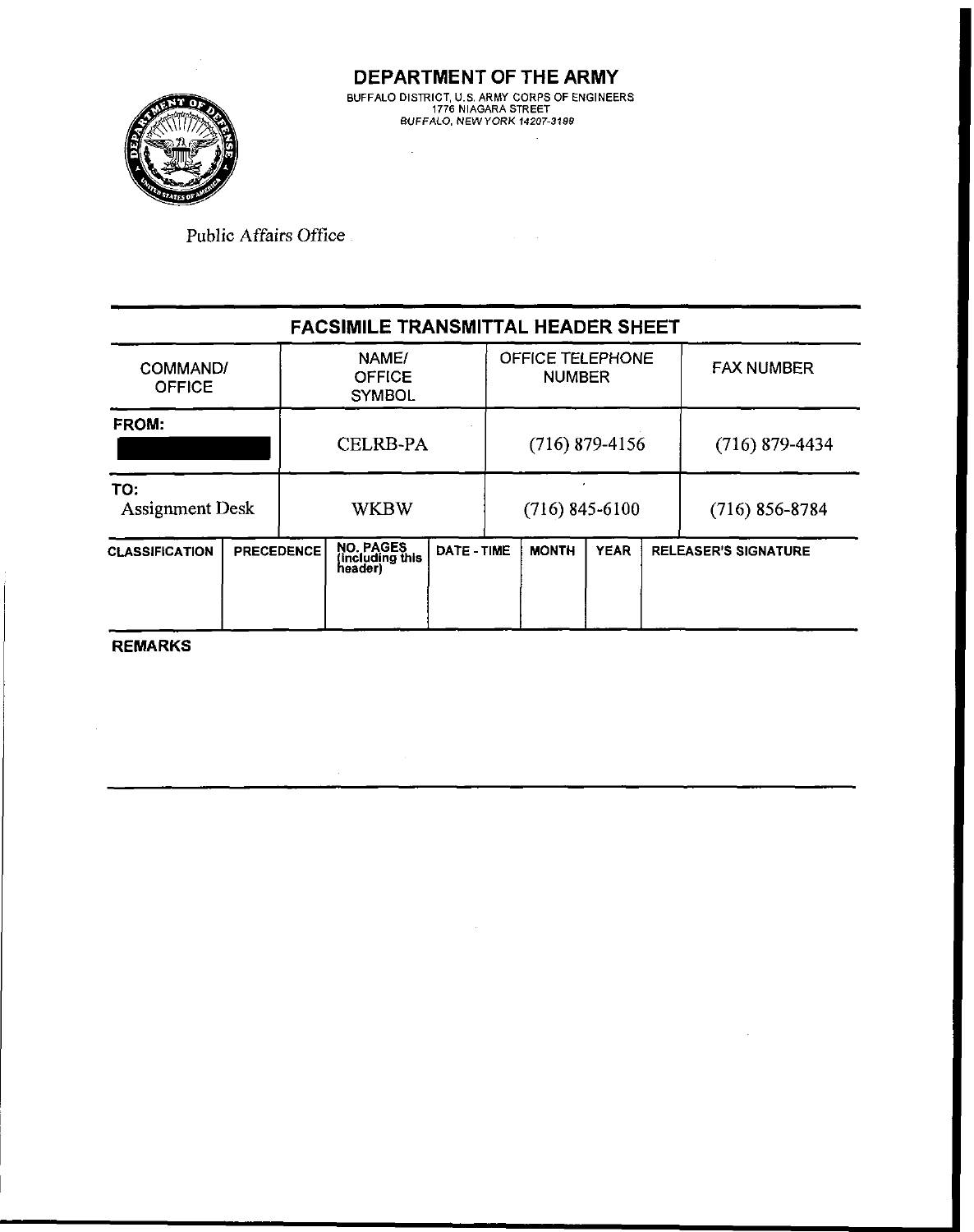

 $\sim 10^{-11}$ 

 $\sim 30$ 

Public Affairs Office

|                                            |          |  | <b>FACSIMILE TRANSMITTAL HEADER SHEET</b>      |                  |                                   |              |             |                  |                             |
|--------------------------------------------|----------|--|------------------------------------------------|------------------|-----------------------------------|--------------|-------------|------------------|-----------------------------|
| <b>OFFICE</b>                              | COMMAND/ |  | NAME/<br><b>OFFICE</b><br><b>SYMBOL</b>        |                  | OFFICE TELEPHONE<br><b>NUMBER</b> |              |             |                  | <b>FAX NUMBER</b>           |
| <b>FROM:</b>                               |          |  | <b>CELRB-PA</b>                                | $(716)$ 879-4156 |                                   |              |             | $(716)$ 879-4434 |                             |
| TO:<br><b>Assignment Desk</b>              |          |  | <b>WGRZ</b>                                    |                  | $(716)$ 849-2222                  |              |             | $(716)$ 849-7602 |                             |
| <b>PRECEDENCE</b><br><b>CLASSIFICATION</b> |          |  | <b>NO. PAGES</b><br>(including this<br>header) | DATE - TIME      |                                   | <b>MONTH</b> | <b>YEAR</b> |                  | <b>RELEASER'S SIGNATURE</b> |

**REMARKS** 

 $\sim 10^7$ 

È.  $\bar{\mathcal{A}}$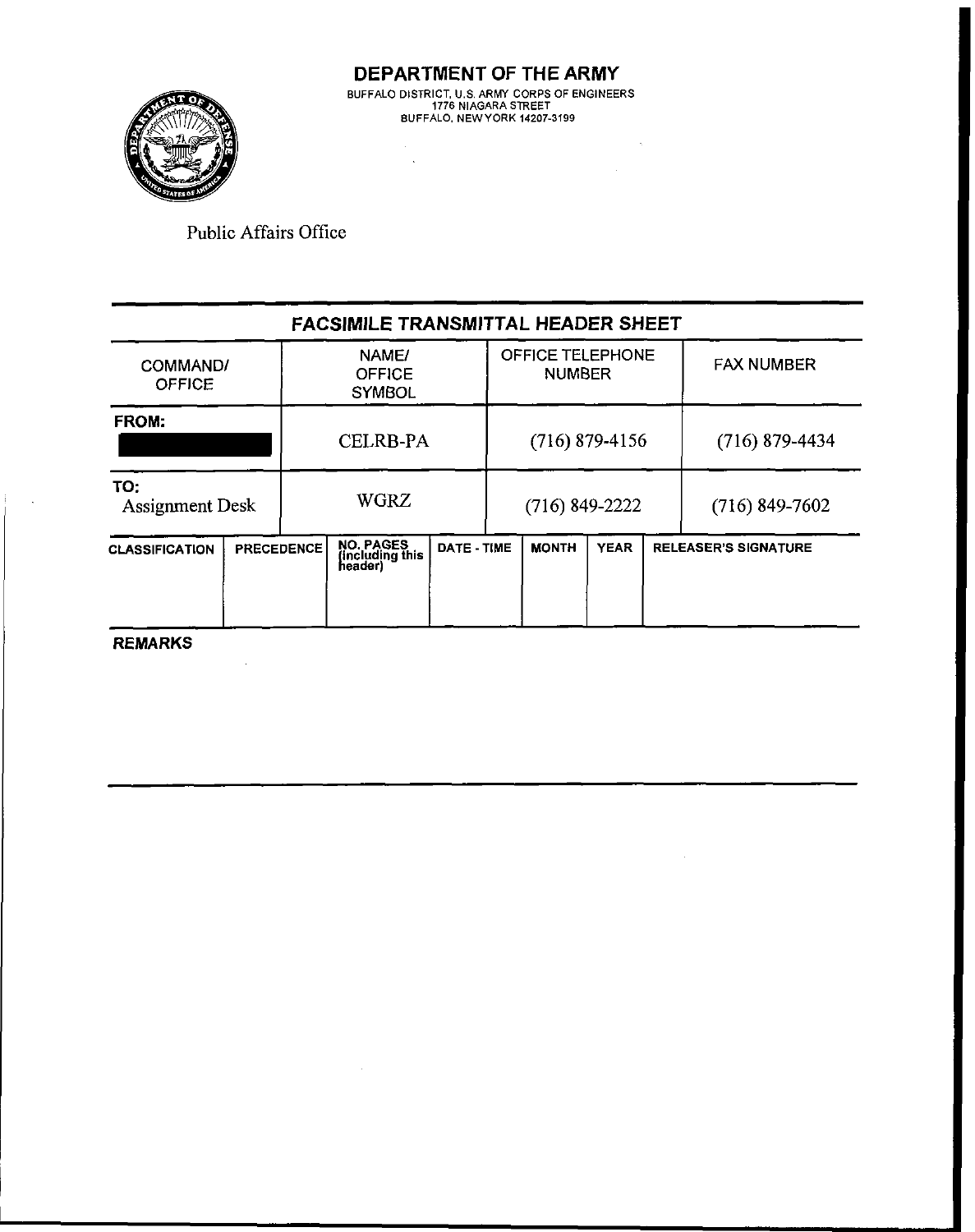

**DEPARTMENT OF THE ARMY**  BUFFALO DISTRICT, U.S. ARMY CORPS OF ENGINEERS<br>1776 NIAGARA STREET **BJFFALO, hEWYORK 14207-3199** 

Public Affairs Office

|                           |                                         |  | <b>FACSIMILE TRANSMITTAL HEADER SHEET</b> |                                   |                  |                  |             |                   |                             |
|---------------------------|-----------------------------------------|--|-------------------------------------------|-----------------------------------|------------------|------------------|-------------|-------------------|-----------------------------|
| COMMAND/<br><b>OFFICE</b> | NAME/<br><b>OFFICE</b><br><b>SYMBOL</b> |  |                                           | OFFICE TELEPHONE<br><b>NUMBER</b> |                  |                  |             | <b>FAX NUMBER</b> |                             |
| FROM:                     |                                         |  | <b>CELRB-PA</b>                           |                                   |                  | $(716)$ 879-4156 |             |                   | $(716)$ 879-4434            |
| TO:<br>News Editor        |                                         |  | Metro News Service                        |                                   | $(716)$ 842-0004 |                  |             | $(716)$ 842-0717  |                             |
| <b>CLASSIFICATION</b>     | <b>PRECEDENCE</b>                       |  | NO. PAGES<br>(including this<br>header)   | DATE - TIME                       |                  | <b>MONTH</b>     | <b>YEAR</b> |                   | <b>RELEASER'S SIGNATURE</b> |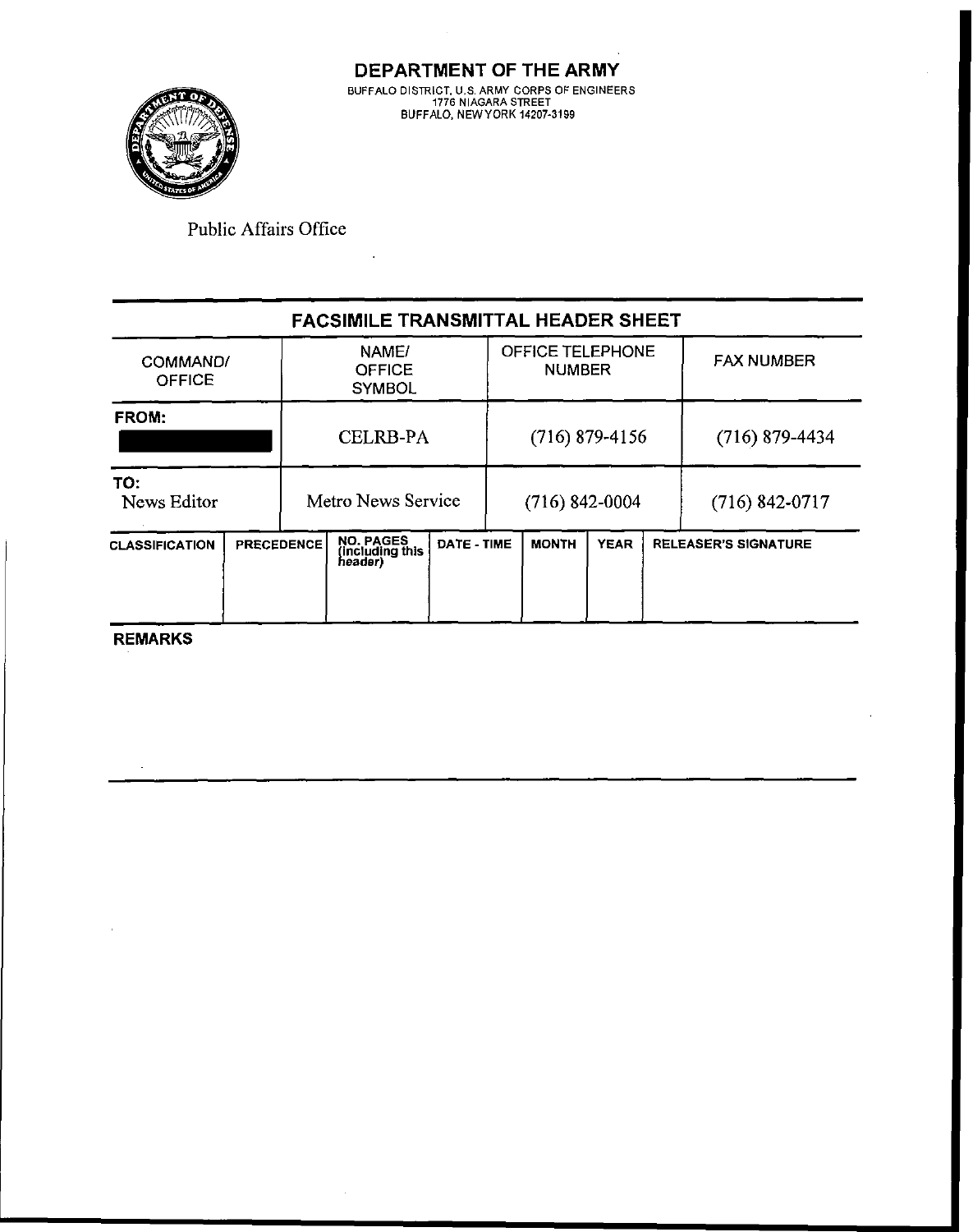

| Public Affairs Office     |                                         |                                   |                   |
|---------------------------|-----------------------------------------|-----------------------------------|-------------------|
|                           | FACSIMILE TRANSMITTAL HEADER SHEET      |                                   |                   |
| COMMAND/<br><b>OFFICE</b> | NAME/<br><b>OFFICE</b><br><b>SYMBOL</b> | OFFICE TELEPHONE<br><b>NUMBER</b> | <b>FAX NUMBER</b> |
|                           |                                         |                                   |                   |

| <b>FROM:</b>                         |  | <b>CELRB-PA</b> |                                         |             | $(716)$ 879-4156 |              |             |  | $(716)$ 879-4434            |
|--------------------------------------|--|-----------------|-----------------------------------------|-------------|------------------|--------------|-------------|--|-----------------------------|
| TO:<br><b>Assignment Desk</b>        |  |                 | WBEN AM 930                             |             | $(716)$ 843-0600 |              |             |  | $(716)$ 832-3080            |
| PRECEDENCE.<br><b>CLASSIFICATION</b> |  |                 | NO. PAGES<br>(including this<br>header) | DATE - TIME |                  | <b>MONTH</b> | <b>YEAR</b> |  | <b>RELEASER'S SIGNATURE</b> |

**REMARKS** 

 $\bar{\psi}$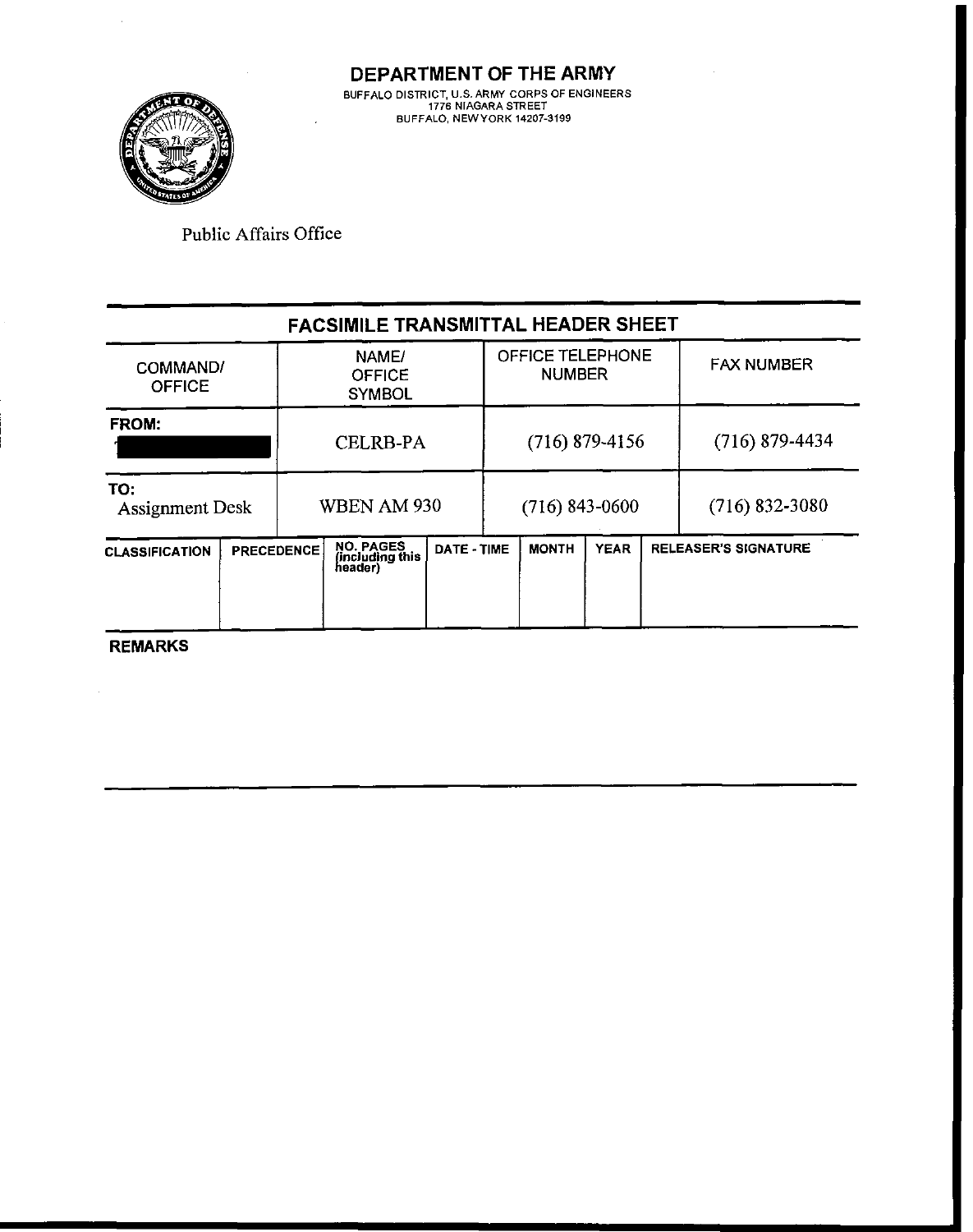

**DEPARTMENT OF THE ARMY 0JFFA.O** D **STR CT. J S ARMY CORPS OF ENG NEERS 1776 hlAGARA STREET BUFFA.0 hEWYOR< 14207-3199** 

 $\bar{z}$ 

 $\ddot{\phantom{0}}$ 

Public Affairs Office

|                               |                   |                                    | <b>FACSIMILE TRANSMITTAL HEADER SHEET</b>      |             |                                   |                  |             |  |                             |
|-------------------------------|-------------------|------------------------------------|------------------------------------------------|-------------|-----------------------------------|------------------|-------------|--|-----------------------------|
| <b>OFFICE</b>                 | COMMAND/          |                                    | NAME/<br><b>OFFICE</b><br><b>SYMBOL</b>        |             | OFFICE TELEPHONE<br><b>NUMBER</b> |                  |             |  | <b>FAX NUMBER</b>           |
| <b>FROM:</b>                  |                   |                                    | <b>CELRB-PA</b>                                |             |                                   | $(716)$ 879-4156 |             |  | $(716)$ 879-4434            |
| TO:<br><b>Assignment Desk</b> |                   | <b>WNED AM</b><br>$(716)$ 845-7040 |                                                |             | $(716)$ 845-7043                  |                  |             |  |                             |
| <b>CLASSIFICATION</b>         | <b>PRECEDENCE</b> |                                    | <b>NO. PAGES</b><br>(including this<br>header) | DATE - TIME |                                   | <b>MONTH</b>     | <b>YEAR</b> |  | <b>RELEASER'S SIGNATURE</b> |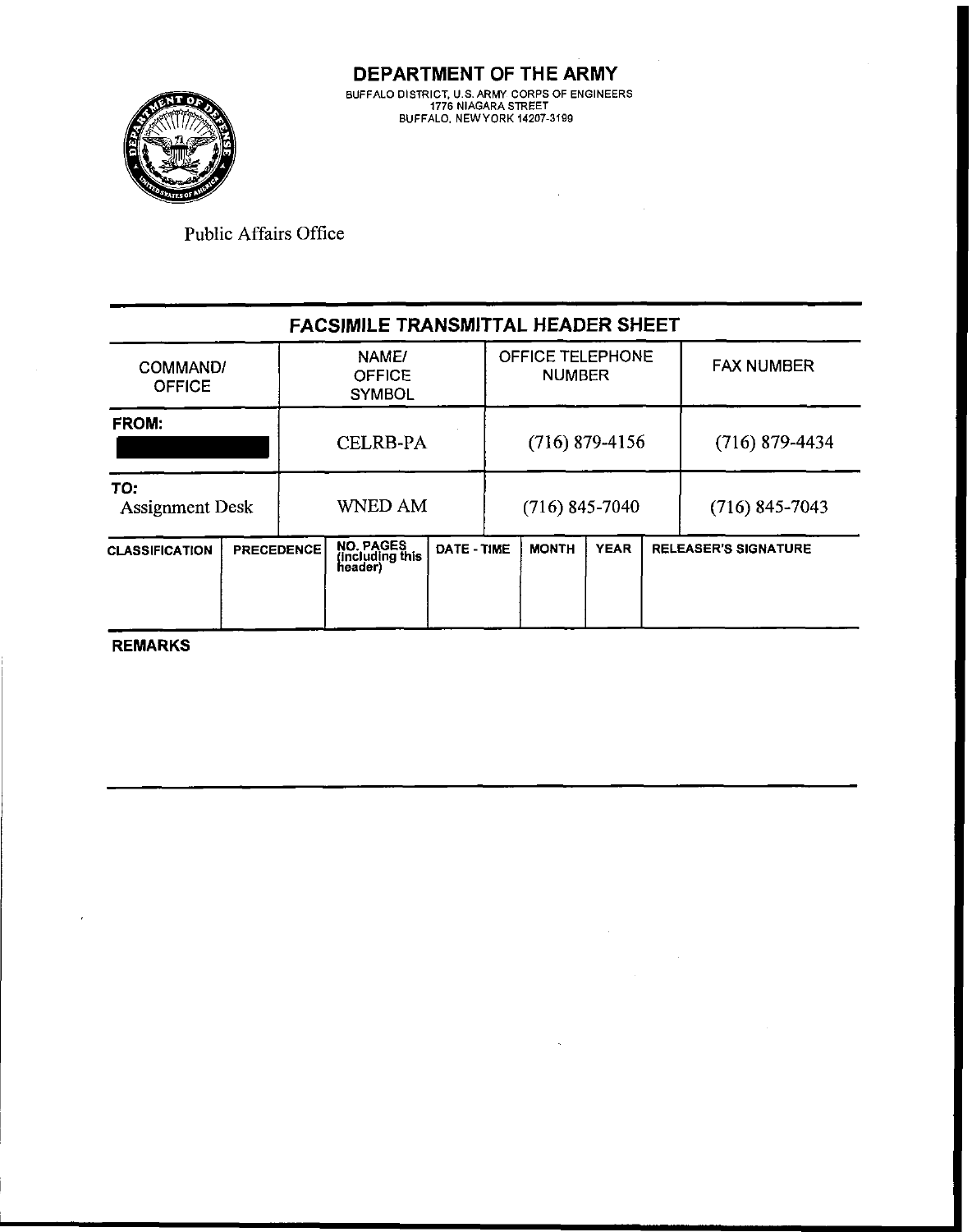

**DEPARTMENT OF THE ARMY B-FFA.0 D STR CT** L **S ARMY CORPS OF EhGlhEERS 1776 NIAGARA STREET BbFFA.0 hEWVORd 14207-3199** 

Public Affairs Office

| <b>FACSIMILE TRANSMITTAL HEADER SHEET</b> |                   |                                         |                                                |             |                                   |                  |             |                             |                   |
|-------------------------------------------|-------------------|-----------------------------------------|------------------------------------------------|-------------|-----------------------------------|------------------|-------------|-----------------------------|-------------------|
| COMMAND/<br><b>OFFICE</b>                 |                   | NAME/<br><b>OFFICE</b><br><b>SYMBOL</b> |                                                |             | OFFICE TELEPHONE<br><b>NUMBER</b> |                  |             |                             | <b>FAX NUMBER</b> |
| <b>FROM:</b>                              |                   |                                         | <b>CELRB-PA</b>                                |             |                                   | $(716)$ 879-4156 |             |                             | $(716)$ 879-4434  |
| TO:<br><b>Assignment Desk</b>             |                   | WHLD                                    |                                                |             | $(716)$ 855-1270                  |                  |             | $(716)$ 855-4681            |                   |
| <b>CLASSIFICATION</b>                     | <b>PRECEDENCE</b> |                                         | <b>NO. PAGES</b><br>(including this<br>header) | DATE - TIME |                                   | <b>MONTH</b>     | <b>YEAR</b> | <b>RELEASER'S SIGNATURE</b> |                   |

**REMARKS** 

 $\mathcal{A}$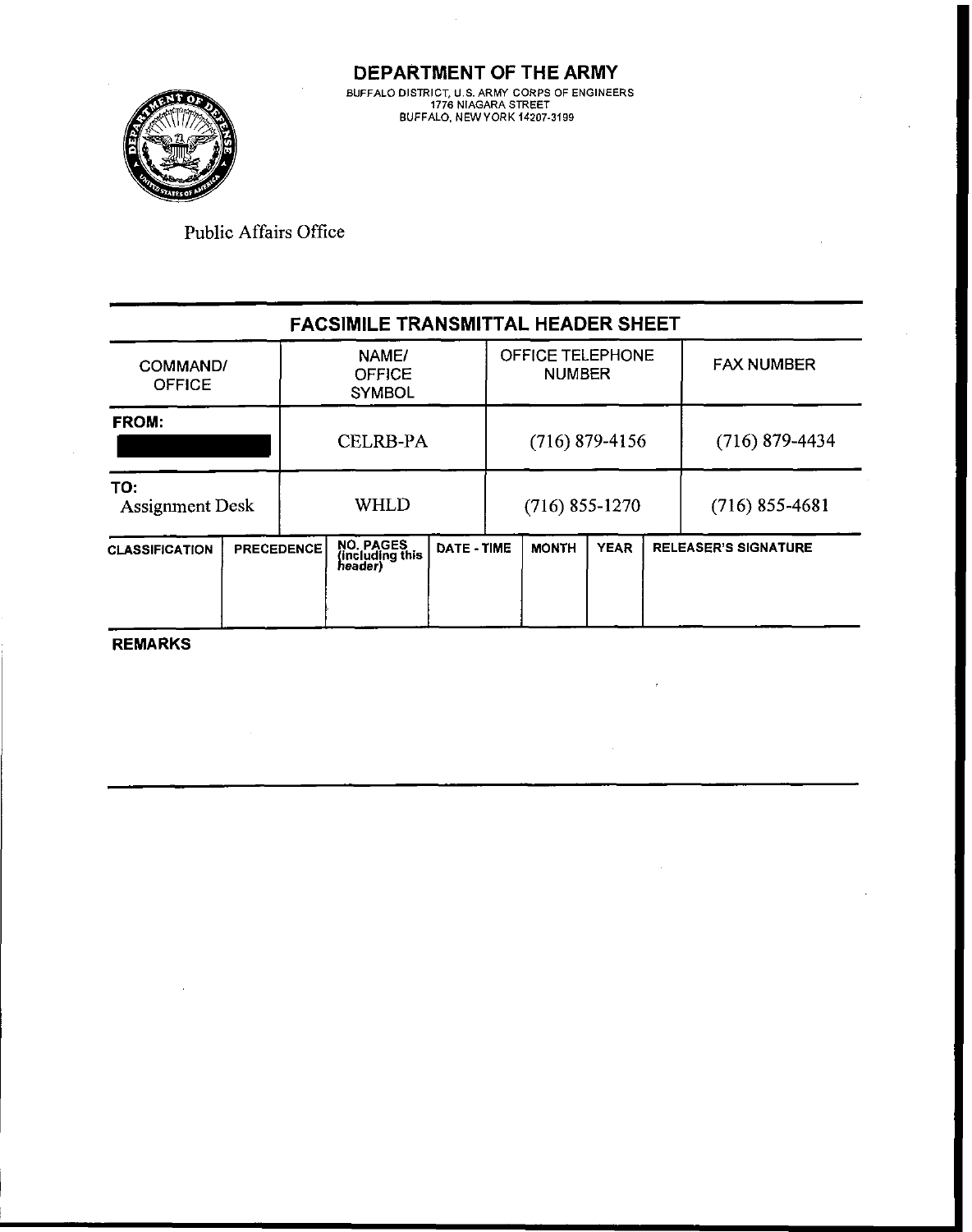

#### **FACSIMILE TRANSMITTAL HEADER SHEET**  OFFICE TELEPHONE NAME/ COMMAND1 FAX NUMBER **OFFICE** NUMBER OFFICE **SYMBOL FROM:**  CELRB-PA (716) 879-4156 (716) 879-4434 **TO:**  Tom Hempfling CELRD-MT-M (GL) (312) 353-6351 (312) 353-3138 **including the classification** PRECEDENCE NO. PAGES DATE - TIME MONTH YEAR RELEASER'S SIGNATURE<br>
Reader) **REMARKS** FYI, faxed to level mader & peliticians toda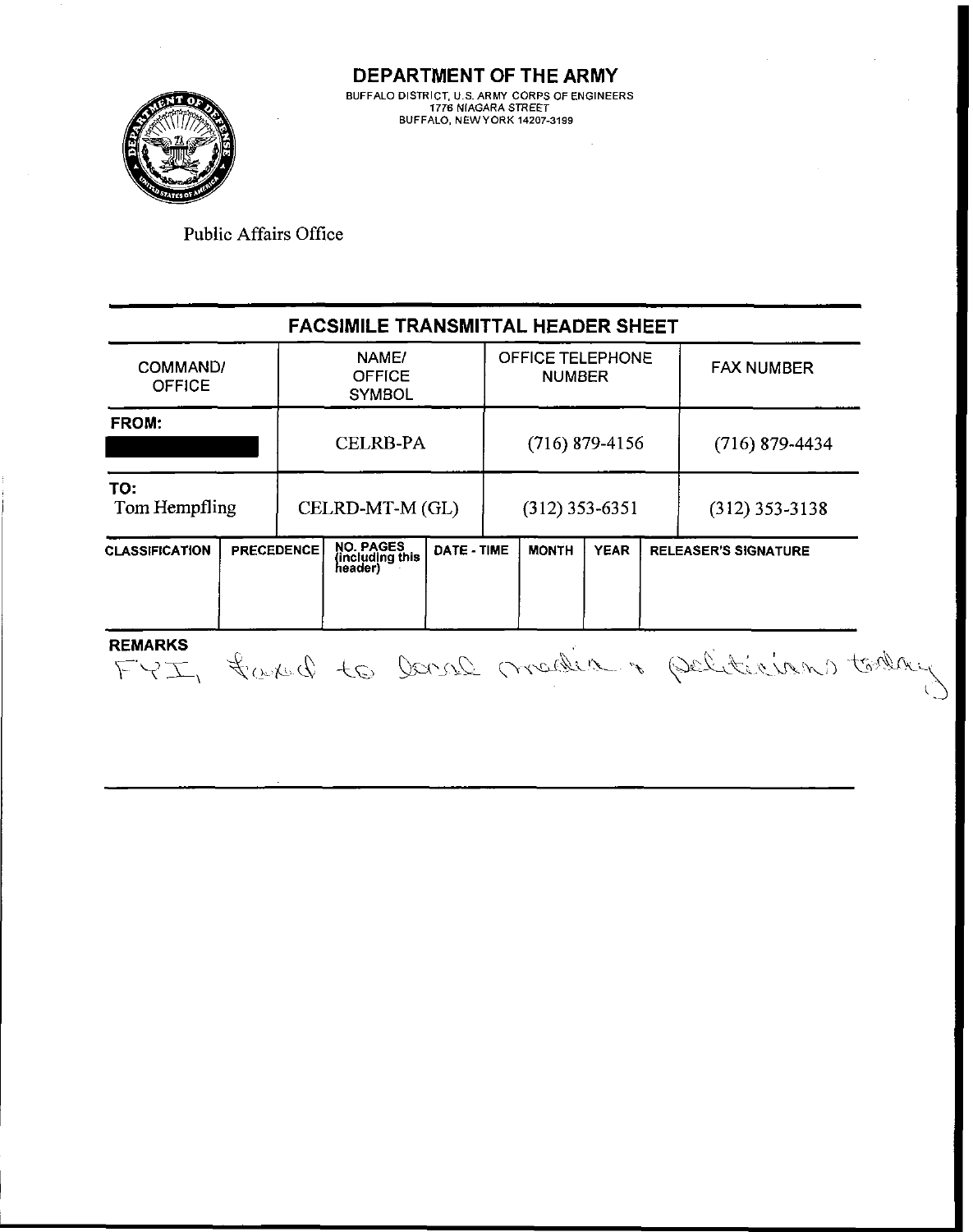

**DEPARTMENT OF THE ARMY BUFFALO DISTRICT, U.S. ARMY CORPS OF ENGINEERS 1776 NIAGARA STREET BUFFALO. NEWYORK 14207-3199** 

Public Affairs Office

## **FACSIMILE TRANSMITTAL HEADER SHEET**

| COMMAND/<br><b>OFFICE</b> |                   | NAME/<br><b>OFFICE</b><br><b>SYMBOL</b> |                                                |             | OFFICE TELEPHONE<br><b>NUMBER</b> |              |             |  | <b>FAX NUMBER</b>           |
|---------------------------|-------------------|-----------------------------------------|------------------------------------------------|-------------|-----------------------------------|--------------|-------------|--|-----------------------------|
| <b>FROM:</b>              |                   | <b>CELRB-PA</b>                         |                                                |             | $(716)$ 879-4156                  |              |             |  | $(716)$ 879-4434            |
| TO:                       |                   | <b>CELRD-PA</b>                         |                                                |             | $(513) 684 - 3010$                |              |             |  | $(513) 684 - 6218$          |
| <b>CLASSIFICATION</b>     | <b>PRECEDENCE</b> |                                         | <b>NO. PAGES</b><br>(including this<br>header) | DATE - TIME |                                   | <b>MONTH</b> | <b>YEAR</b> |  | <b>RELEASER'S SIGNATURE</b> |
| .                         |                   |                                         |                                                |             |                                   |              |             |  |                             |

 $\bar{z}$ 

FYI, france le leur media petiticiano